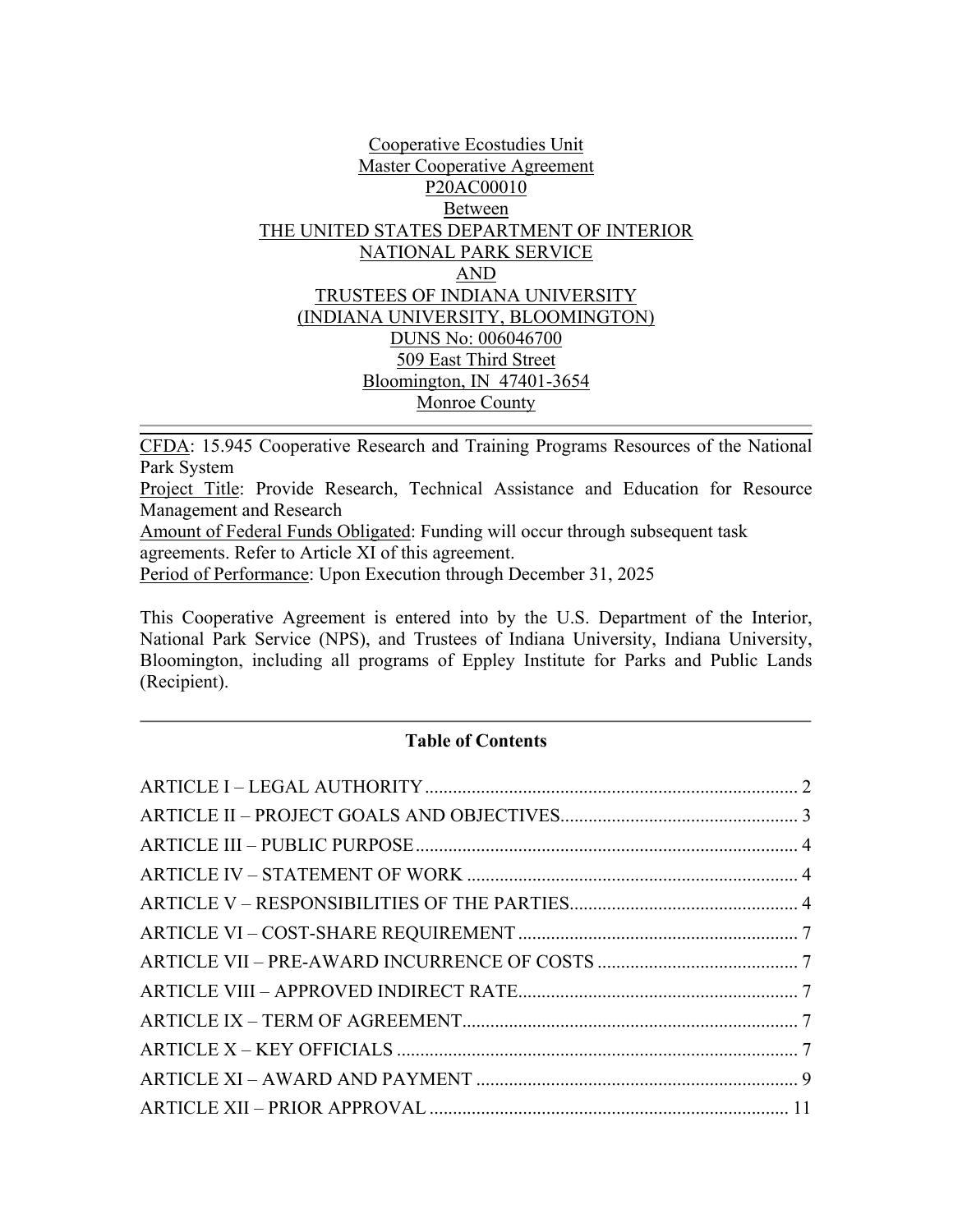| ARTICLE XVI - MODIFICATION, REMEDIES FOR NONCOMPLIANCE, |  |
|---------------------------------------------------------|--|
|                                                         |  |
|                                                         |  |
|                                                         |  |
|                                                         |  |
|                                                         |  |
|                                                         |  |

# **ARTICLE I – LEGAL AUTHORITY**

NPS enters into this Agreement pursuant to the below listing of legal authorities to assist in providing research, technical assistance, and education. Specific legal authorities will be set forth in the Task Agreements awarded under this Agreement.

- A. 54 U.S.C. § 100703 Agreements with Educational Institutions to Study National Park System Resources and Non-Park Service Resources: The NPS is authorized and directed to enter into cooperative agreements with colleges and universities in partnership with other Federal and State agencies, to establish cooperative study units to conduct multi-disciplinary research and develop integrated information products on the resources of the National Park System or the larger region of which parks are a part.
- B. 54 U.S.C. § 101702(b) Cooperative Research and Training Programs: The NPS is authorized to enter into cooperative agreements with public or private educational institutions, States, and their political subdivisions, for the purpose of developing adequate, coordinated, cooperative research and training activities concerning the resources of the NPS.
- C. 54 U.S.C. § 101702(a) Agreements for the Transfer of Appropriated Funds to Carry out NPS Programs: The NPS is authorized to enter into cooperative agreements that involve the transfer of National Park Service appropriated funds to State, local and tribal governments, other public entities, educational institutions, and private nonprofit organizations for the public purpose of carrying out National Park Service programs.
- D. 54 U.S.C. § 101702(d)(1) Cooperative Agreements for National Park Natural Resource Protection: The NPS is authorized to enter into cooperative agreements with State, local, or tribal governments, other Federal agencies, other public entities, educational institutions, private nonprofit organizations, or participating private landowners for the purpose of protecting natural resources of units of the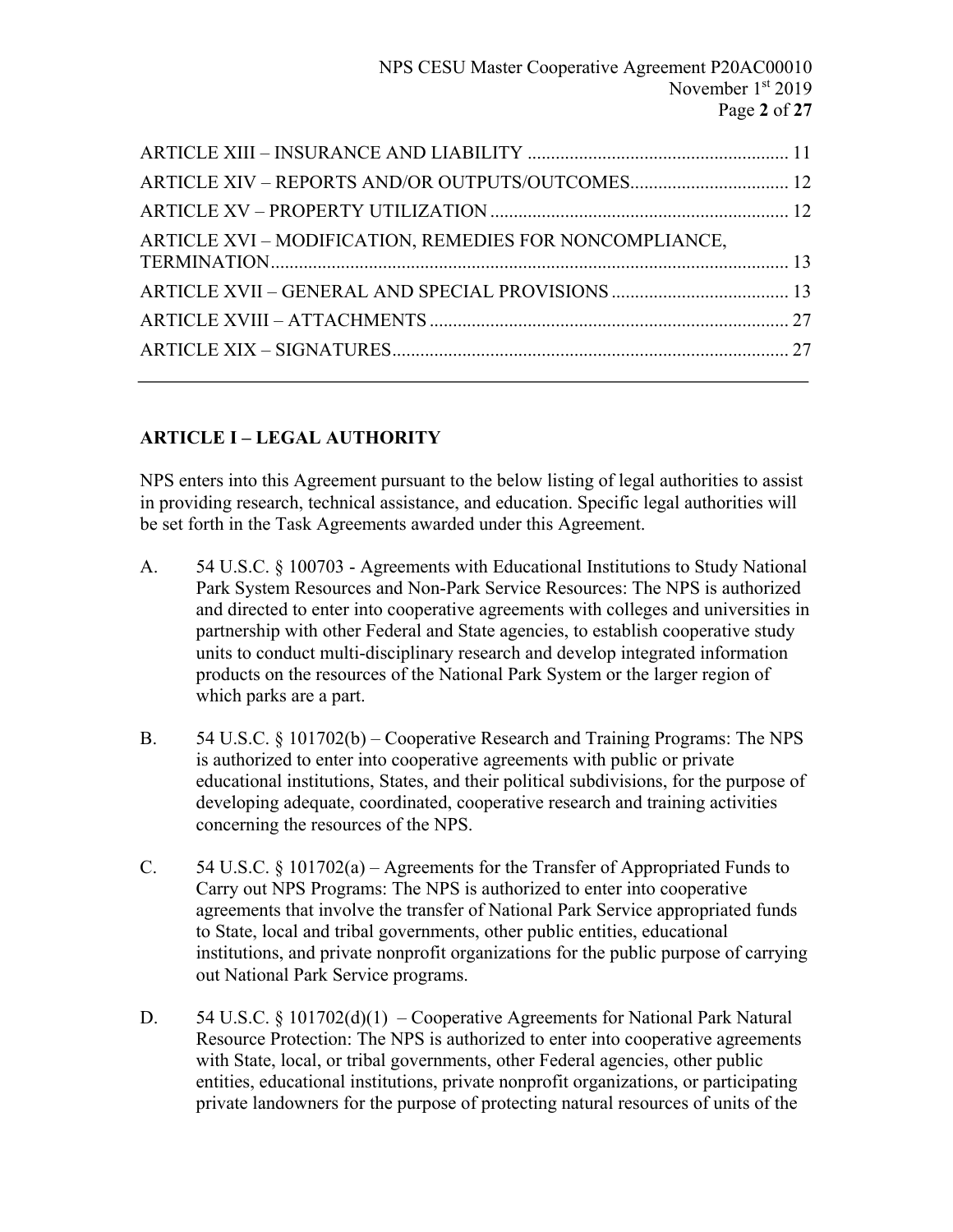National Park System through collaborative efforts on land inside and outside of National Park System units.

E.  $54 \text{ U.S.C.} \& 200103(g)(1)$  - Outdoor Recreation of Programs, Research and Education: The NPS is authorized to sponsor, engage in, and assist in research relating to outdoor recreation, directly or by contract or cooperative agreements, and make payments for such purposes without regard to the limitations of section 3324(a) and (b) of title 31 concerning advances of funds when he considers such action in the public interest, (2) undertake studies and assemble information concerning outdoor recreation, directly or by contract or cooperative agreement, and disseminate such information without regard to the provisions of section 3204 of title 39, and (3) cooperate with educational institutions and others in order to assist in establishing education programs and activities and to encourage public use and benefits from outdoor recreation.

# **ARTICLE II – PROJECT GOALS AND OBJECTIVES**

The partnership proposed by the recipient was selected due to merit review evaluations from the 2017 Notice of Funding Opportunity P17AS00037. The recipient demonstrated expertise in disciplines and subject areas of relevance to cooperative research and training. The recipient met the program interests of NPS with expertise, facilities, experience, diversity of programs, and history of collaborative research projects.

The recipient helps the NPS-CESU to meet its objectives to:

- Provide research, technical assistance and education to NPS for land management, and research;
- Develop a program of research, technical assistance and education that involves the biological, physical, social, and cultural sciences needed to address resources issues and interdisciplinary problem-solving at multiple scales and in an ecosystem context at the local, regional, and national level; and
- Place special emphasis on the working collaboration among NPS, universities, and their related partner institutions.

The CESU network seeks to provide scientifically-based information on the nature and status of selected biological, physical, and cultural resources occurring within the parks in a form that increases its utility for making management decisions, conducting scientific research, educating the public, developing effective monitoring programs, and developing management strategies for resource protection.

Studying the resources present in NPS parks benefits the recipient's goal of advancing knowledge through scientific discovery, integration, application, and teaching, which lead toward a holistic understanding of our environmental and natural resources.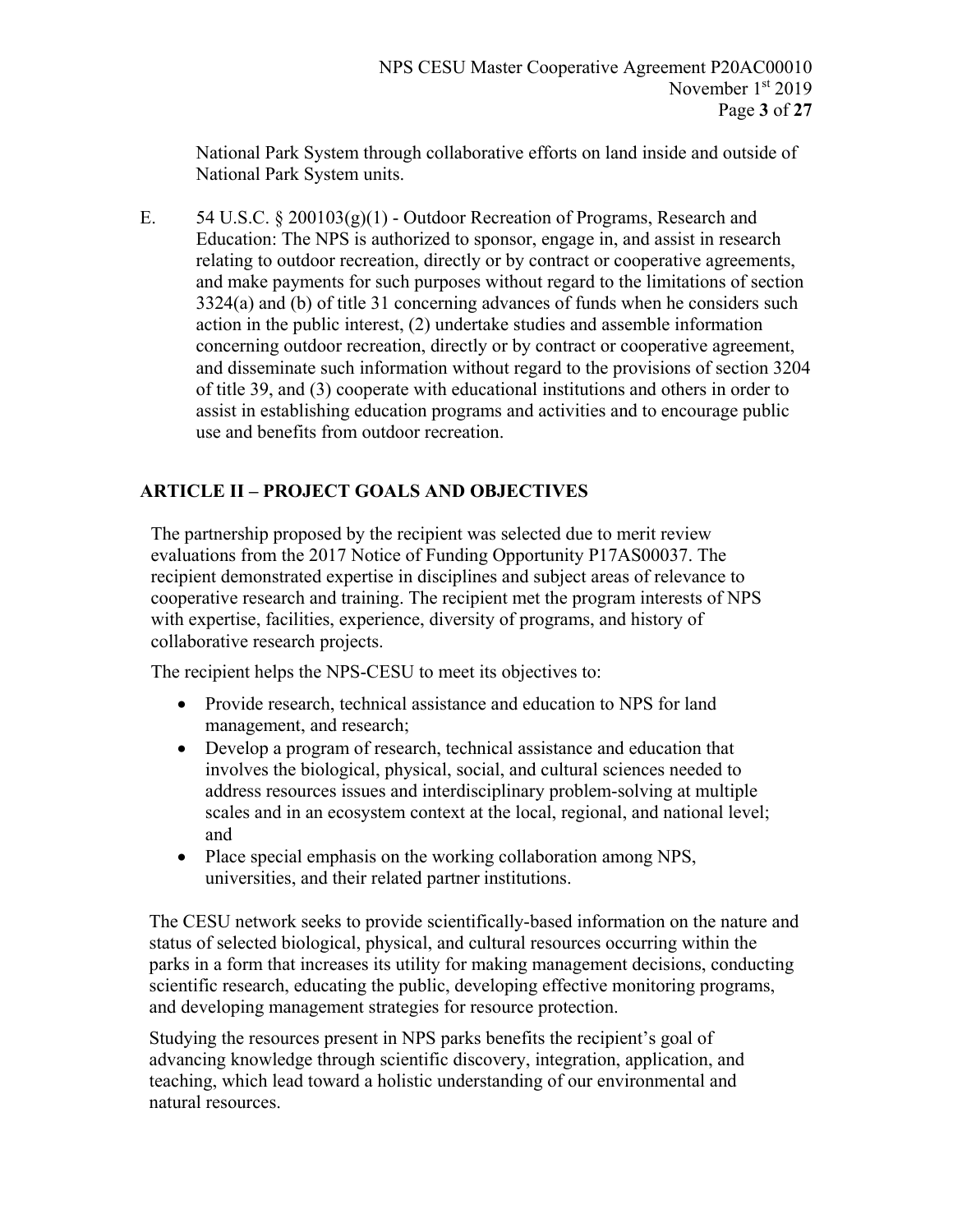The recipient is a public research university, sharing research, educational, and technological strengths with other institutions. Through inter-institutional collaboration, combined with the unique contributions of each constituent institution, the recipient strives to contribute substantially to the cultural, economic, environmental, scientific, social and technological advancement of the nation.

The NPS expects there to be substantial involvement between itself and the recipient in carrying out the activities contemplated in this Agreement.

# **ARTICLE III – PUBLIC PURPOSE**

This agreement fulfills the Public Purpose of support and economic stimulation for the following reasons:

- Projects will engage recipients, partners, communities, and/or visitors in shared environmental stewardship.
- Projects will promote greater public and private participation in historic preservation programs and activities. The project builds resource stewardship ethics in its participants.
- The information, products and/or services identified or developed by projects will be shared through a variety of strategies to increase public awareness, knowledge and support for historic preservation and stewardship of the nation's cultural and historical heritage.
- The scientific community and/or researchers external to NPS gains by new knowledge provided through research and related results dissemination of natural, cultural and/or historical resource information.
- Projects assist in the creation, promotion, facilitation, and/or improvement of the public's understanding of natural, cultural, historic, recreational and other aspects of areas such as ecological conservation areas, and state and local parks.

# **ARTICLE IV – STATEMENT OF WORK**

Detailed statements of work will be defined at the task agreement level based on the goals, objectives, and public purpose of this agreement.

# **ARTICLE V – RESPONSIBILITIES OF THE PARTIES**

As subsequent task agreements are entered into under this agreement, specific party responsibilities will be developed for each project or activity having a separate statement of work and budget, and will be developed cooperatively between the NPS and Recipient. General CESU responsibilities include: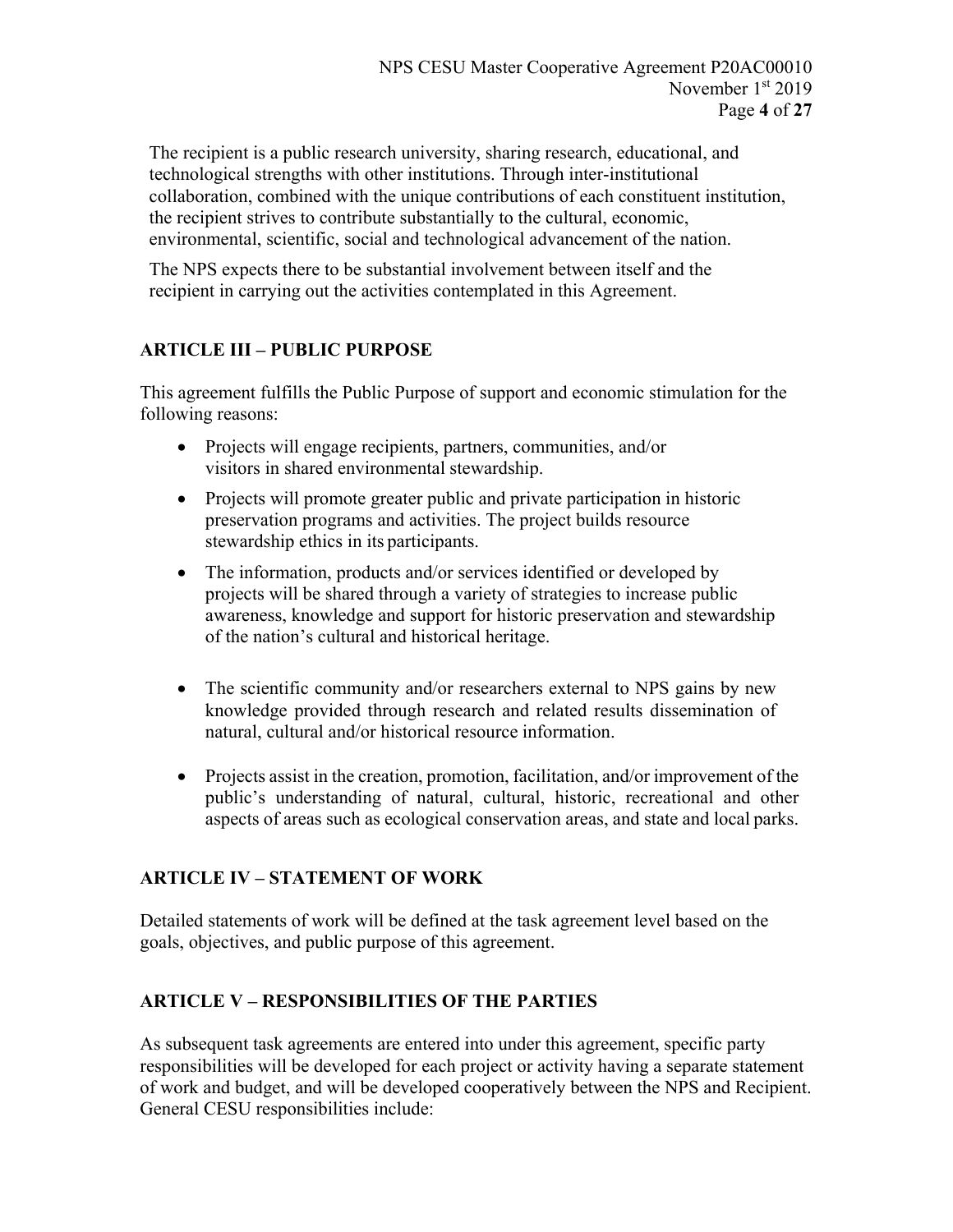- A. The Recipient agrees to:
	- 1. Conduct, a program of research, technical assistance, and education related to the CESU objectives and allow and encourage faculty to participate in the program as appropriate;
	- 2. Promote the application of biological, physical, and cultural information to the conservation, restoration, and management of NPS's resources;
	- 3. Encourage students and employees to participate in the activities of the CESU;
	- 4. Allow and encourage staff to engage in NPS research, technical assistance and education activities related to the CESU objectives, as appropriate;
	- 5. Attend the CESU Manager's Committee meeting, at least annually, to provide advice and guidance, review of the annual work and multi-year strategic plans, and assist in evaluating the CESU;
	- 6. Obtain research collecting permits through the appropriate NPS administrative unit for work accomplished through this Agreement;
	- 7. Participate in symposiums, conferences, or workshops to promote the understanding and use of biodiversity information on NPS parks;
	- 8. Support professional development for youth and visitors, whenever possible, with projects under this Agreement;
	- 9. Provide to the NPS expert consultation in support of environmental policy and management of natural and cultural resources;
	- 10. Assist the NPS in outreach to national and international audiences with information about the resources that are supported by national parks;
- B. The NPS Agrees to:
	- 1. Provide administrative assistance, as appropriate, necessary to execute this Agreement and subsequent modifications;
	- 2. Participate in project activity research, technical assistance and education related to the CESU objectives to the extent allowed by NPS authorizing legislation;
	- 3. Provide opportunities for research on national park lands or using federal facilities in cooperation with NPS, as appropriate, and according to all applicable laws, regulations, and policies;
	- 4. Provide project funds and/or collaboration to support specific research, technical assistance and education projects, as appropriate;
	- 5. Make available managers to serve on the CESU Manager's Committee;
	- 6. Comply with the Recipient's rules, regulations, and policies regarding professional conduct, health, safety, use of services and facilities, use of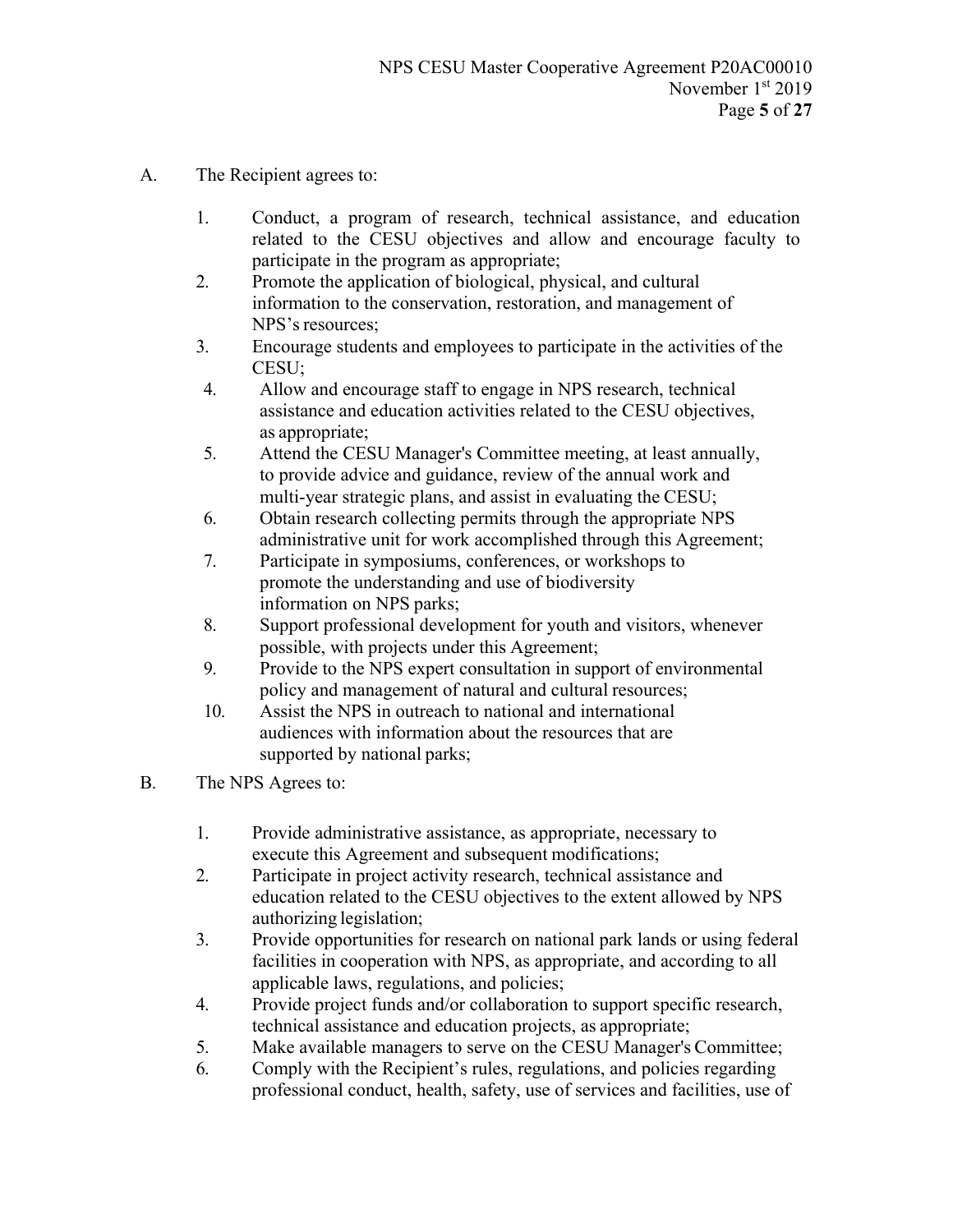animals, recombinant DNA, infectious agents or radioactive substances, as well as other policies generally applied to the Recipient's personnel;

- 7. Ensure its employees follow the Code of Ethics for Government Service (Pub. L. 96-303) and Standards of Ethical Conduct (5 CFR Part 2635);
- 8. Allow NPS employees to participate in the activities of the Recipient, including serving on graduate committees and teaching courses, as appropriate, and as specifically determined in modifications to the Agreement; and
- 9. Provide substantial guidance and consultation to the Recipient in connection with projects, as appropriate.
- 10. Familiarize the Recipient with parks and park resources.
- 11. Provide the Recipient with timely information on changes to park boundaries or land ownership.
- 12. Provide access to and use of the natural and cultural resources of units of the National Park System for appropriate research, monitoring, and educational activities of the Recipient, except for those activities which may conflict with the values and purposes of the area as stated in Federal law or policy.
- C. The Recipient and NPS jointly agree to:
	- 1. Maintain the CESU closely following the mission and goals of the CESU Network as described in the *CESU Network Strategic Plan*, adapting key elements to local and regional needs, as appropriate;
	- 2. Maintain a CESU role and mission statement;
	- 3. Operate under a multi-year strategic plan;
	- 4. Issue individual funding documents, in accordance with NPS procedures, developed cooperatively between the NPS and Recipient that individually include a specific "scope of work" statement and a brief explanation of the following:
		- a. the proposed work;
		- b. the project contribution to the objectives of the CESU;
		- c. the methodology of the project;
		- d. the substantial involvement of each party;
		- e. the project budget and schedule;
	- 5. Specific project outputs or products otherwise specified, the terms and conditions of this Cooperative Agreement will apply to Task Agreements written under it.
	- 6. Provide data on CESU projects to the CESU Network National Office and/or host institution in accordance with CESU Network Council guidelines as posted on the CESU Network National Office website (www.cesu.org);
	- 7. Engage in collaborative activities consistent with federal scientific and scholarly integrity directives and policies (e.g., Presidential and OSTP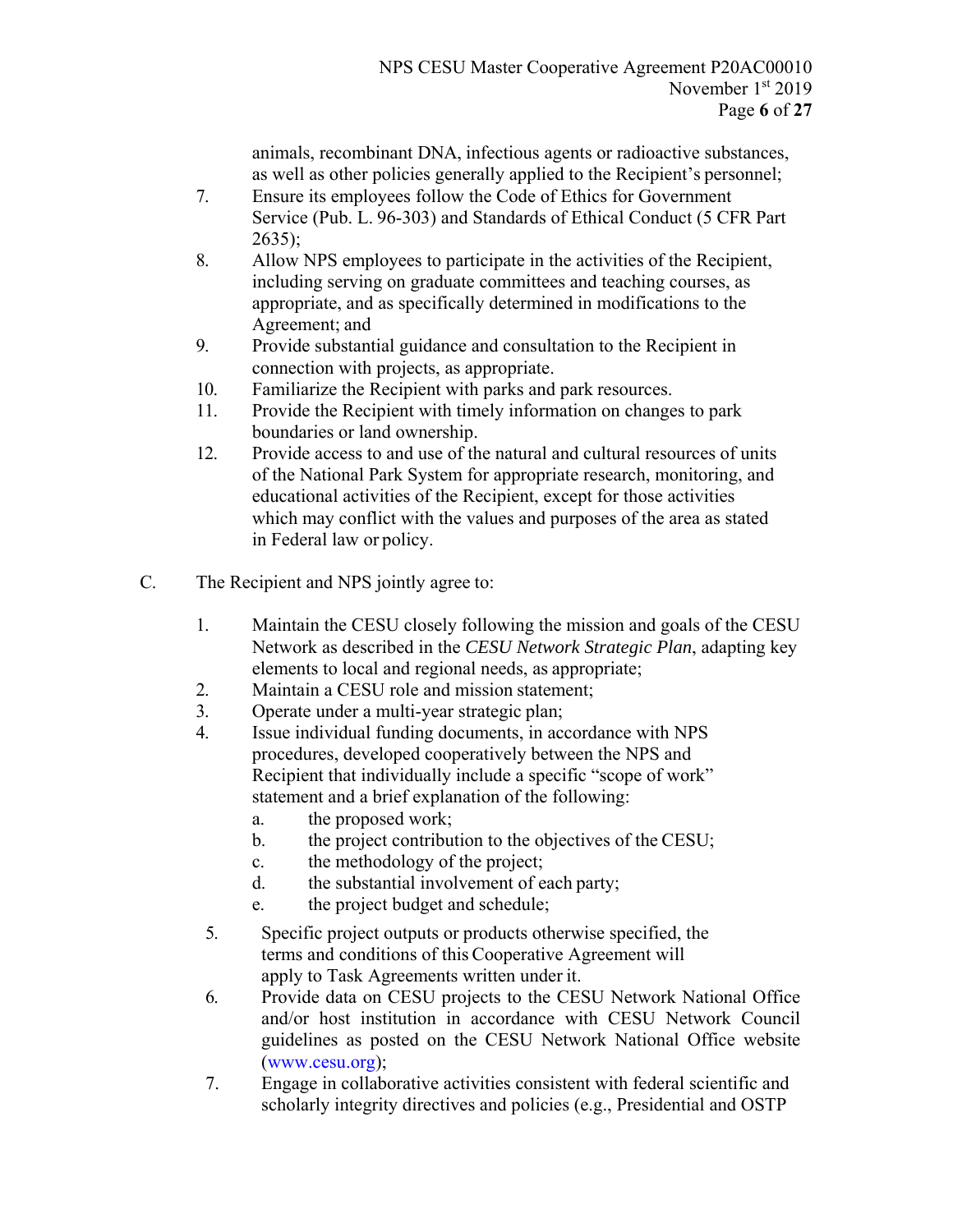Scientific Integrity Memoranda, as appropriate. The Code of Scientific and Scholarly Conduct for the Department of the Interior can be found at: https://www.doi.gov/sites/doi.gov/files/migrated/scientificintegrity/uploa d/DOI-

# **ARTICLE VI – COST-SHARE REQUIREMENT**

Non-Federal cost-share is not required for this Agreement.

# **ARTICLE VII – PRE-AWARD INCURRENCE OF COSTS**

The Recipient is not authorized to incur costs prior to the award Task Agreements under this Master Cooperative Agreement. Costs incurred prior to the award of Task Agreements are not allowable.

# **ARTICLE VIII – APPROVED INDIRECT RATE**

The current CESU indirect rate will be applied to subsequent Task Agreements awarded under this Master Cooperative Agreement.

# **ARTICLE IX – TERM OF AGREEMENT**

The Agreement will become effective upon the date of the last signature in Article XIX (Effective Date) and will expire five years from that date (Expiration Date), unless terminated earlier per Article XVI. The period from the Effective Date to the Expiration Date is the period of performance for the Agreement (Agreement Term).

# **ARTICLE X – KEY OFFICIALS**

A. Key officials are essential to ensure maximum coordination and communications between the parties and the work being performed. They are:

## 1. **For the NPS:**

Awarding Officer (AO):

Emmett Collin Johnson National Park Service Financial Assistance Specialist South Major Acquisition Buying Office c/o Everglades National Park 40001 State Road 9336 Homestead, FL 33034-6733 Phone: (305) 242-7028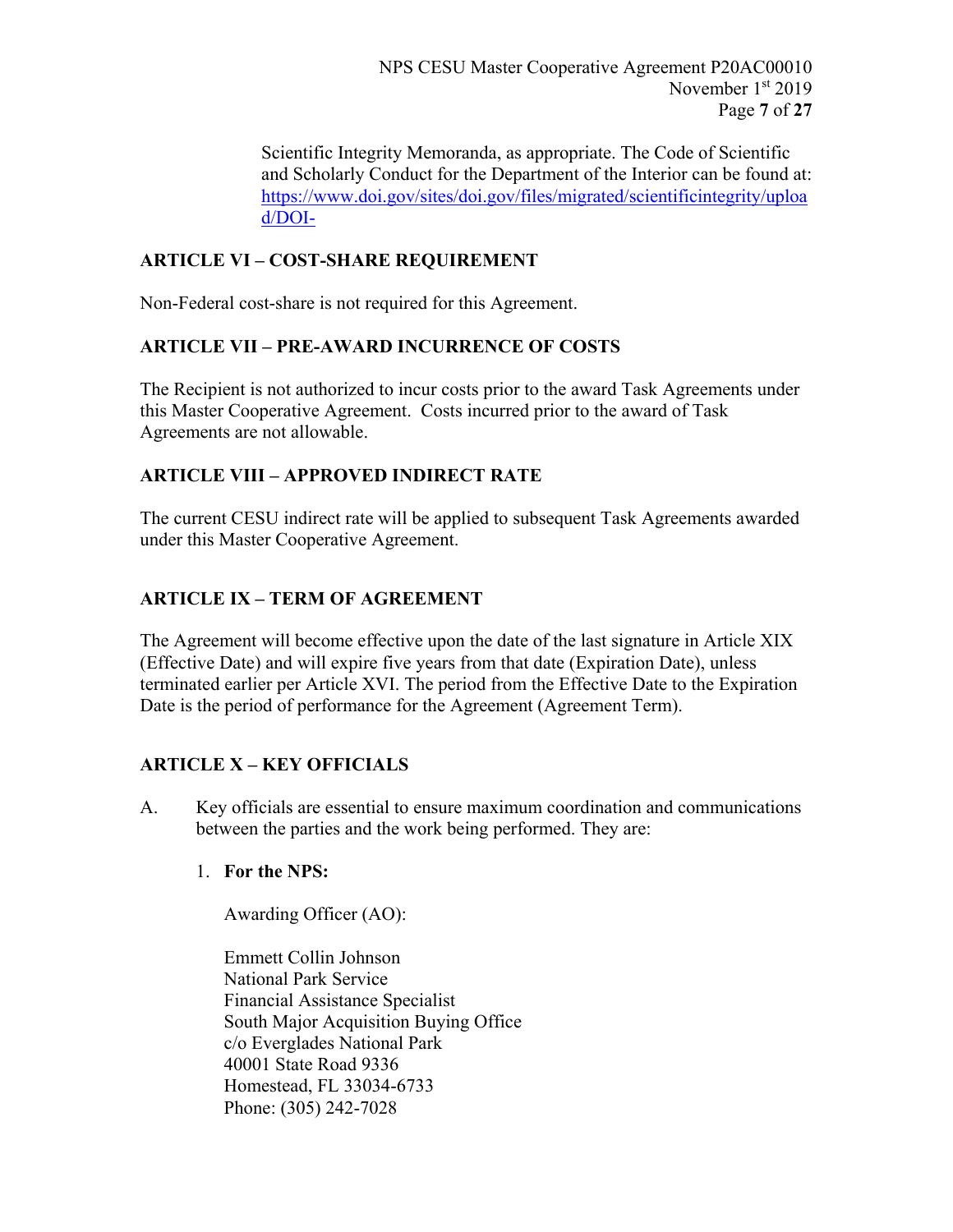Email: emmett\_johnson@nps.

Agreement Technical Representative (ATR):

Carol B. Daniels, Ph.D. NPS Senior Science Advisor c/o DOI, Office of the Secretary, OERI at: Nova Southeastern Univ. - CCR Bldg. 3321 College Avenue Davie, Florida 33314 Phone: (954) 377-5936 Mobile: (305) 323-7542 Email: carol\_daniels@nps.gov

### 2. **For the Recipient:**

Co-Principal Investigator:

Stephen Wolter Eppley Institute for Parks and Public Lands 501 N. Morton St., Suite 101 Bloomington, IN 47404 Phone: (812) 855-7083 Email: sawolter@indiana.edu

Grants Office:

Office of Research Administration Indiana University Attn: Mary Beth Novy 509 E. 3rd Street Bloomington, IN 47401-3654 Phone: 812-855-0516 Email: iuaward@iu.edu

Signatory Official:

Steven A. Martin Associate Vice President for Research Administration Indiana University 509 East Third Street Bloomington, IN 47401-3654 Phone: (812) 855-0516 Fax: (812) 855-9943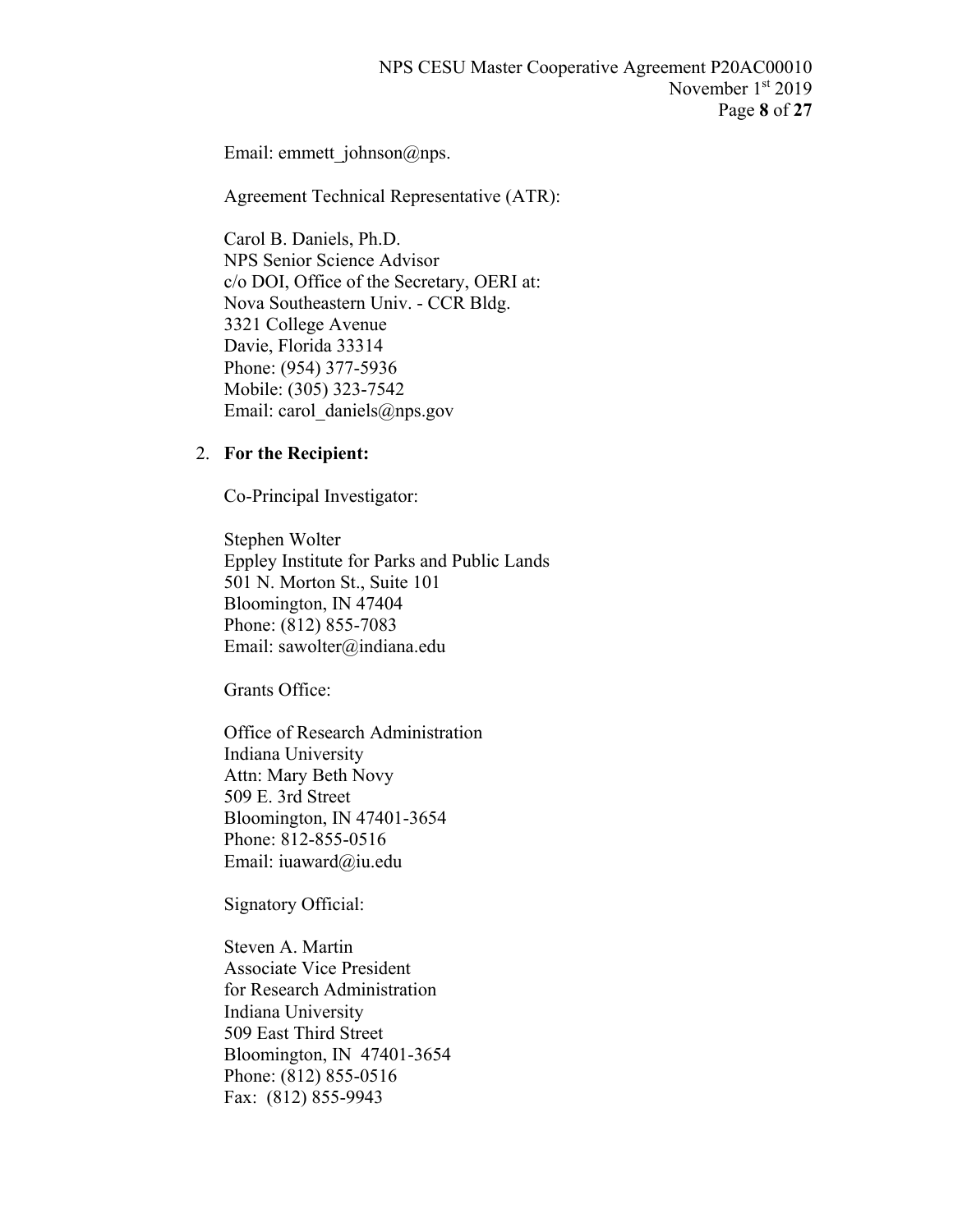Email: iuaward@iu.edu

- B. **Communications**. Recipient shall address any communication regarding this Agreement to the ATR with a copy to the AO. Communications that relate solely to technical matters may be sent only to the ATR.
- C. **Changes in Key Officials**. Neither the NPS nor Recipient may make any permanent change in a key official without written notice to the other party reasonably in advance of the proposed change. The notice will include a justification with sufficient detail to permit evaluation of the impact of such a change on the scope of work specified within this Agreement. Any permanent change in key officials will be made only by modification to this Agreement.

# **ARTICLE XI – AWARD AND PAYMENT**

- A. The commitment of funds in furtherance of this Agreement will be authorized by individual Task Agreements issued against this Master Cooperative Agreement identifying each project or group of projects, the amount of financial assistance and any other special terms or conditions applicable to that project tasks.
- B. Recipient shall request payment in accordance with the following:
	- 1. **Method of Payment**. Payment will be made by advance and/or reimbursement through the Department of Treasury's Automated Standard Application for Payments (ASAP) system.
	- 2. **Requesting Advances**. Requests for advances must be submitted via the ASAP system. Requests may be submitted as frequently as required to meet the needs of the Financial Assistance (FA) Recipient to disburse funds for the Federal share of project costs. If feasible, each request should be timed so that payment is received on the same day that the funds are dispersed for direct project costs and/or the proportionate share of any allowable indirect costs. If same–day transfers are not feasible, advance payments must be as close to actual disbursements as administratively feasible.
	- 3. **Requesting Reimbursement**. Requests for reimbursements must be submitted via the ASAP system. Requests for reimbursement should coincide with normal billing patterns. Each request must be limited to the amount of disbursements made for the Federal share of direct project costs and the proportionate share of allowable indirect costs incurred during that billing period.
	- 4. **Adjusting Payment Requests for Available Cash**. Funds that are available from repayments to, and interest earned on, a revolving fund, program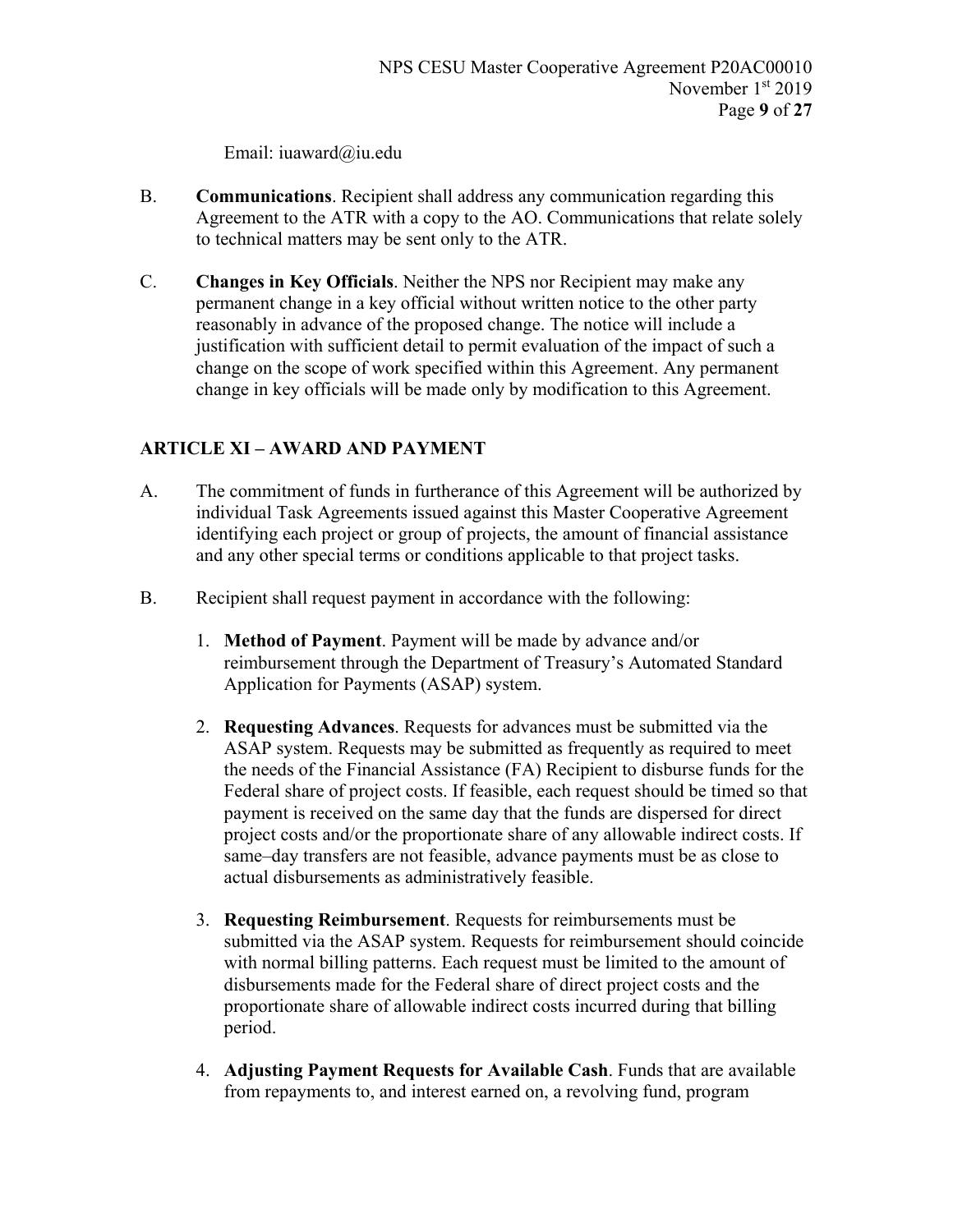income, rebates, refunds, contract settlements, audit recoveries, credits, discounts, and interest earned on any of those funds must be disbursed before requesting additional cash payments.

- 5. **Bank Accounts**. All payments are made through electronic funds transfer to the bank account identified in the ASAP system by the FA Recipient.
- 6. **Supporting Documents and Agency Approval of Payments**. Additional supporting documentation and prior NPS approval of payments may be required when/if a FA Recipient is determined to be "high risk" or has performance issues. If prior Agency payment approval is in effect for an award, the ASAP system will notify the FA Recipient when they submit a request for payment. The Recipient must then notify the NPS AO that a payment request has been submitted. The NPS AO may request additional information from the Recipient to support the payment request prior to approving the release of funds, as deemed necessary. The FA Recipient is required to comply with these requests. Supporting documents may include invoices, copies of contracts, vendor quotes, and other expenditure explanations that justify the reimbursement requests.
- C. In order to receive a financial assistance award and to ensure proper payment, it is required that Recipient maintain their registration with the System for Award Management (SAM), accessed at http://www.sam.gov. Failure to maintain registration can impact obligations and payments under this Agreement and/or any other financial assistance or procurement documents the Recipient may have with the Federal government.
- D. Any award beyond the current fiscal year is subject to availability of funds; funds may be provided in subsequent fiscal years if project work is satisfactory and funding is available.
- E. **Allowable and Eligible Costs**. Expenses charged against awards under the Agreement may not be incurred prior to the beginning of the Agreement, and may be incurred only as necessary to carry out the approved objectives, scope of work and budget with prior approval from the NPS AO. The Recipient shall not incur costs or obligate funds for any purpose pertaining to the operation of the project, program, or activities beyond the expiration date stipulated in the award.
- F. **Travel Costs**. For travel costs charged against awards under the Agreement, costs incurred must be considered reasonable and otherwise allowable only to the extent such costs do not exceed charges normally allowed by the Recipient in its regular operations as the result of the Recipient's written travel policy. If the Recipient does not have written travel policies established, the Recipient and its contractors shall follow the travel policies in the Federal Travel Regulation, and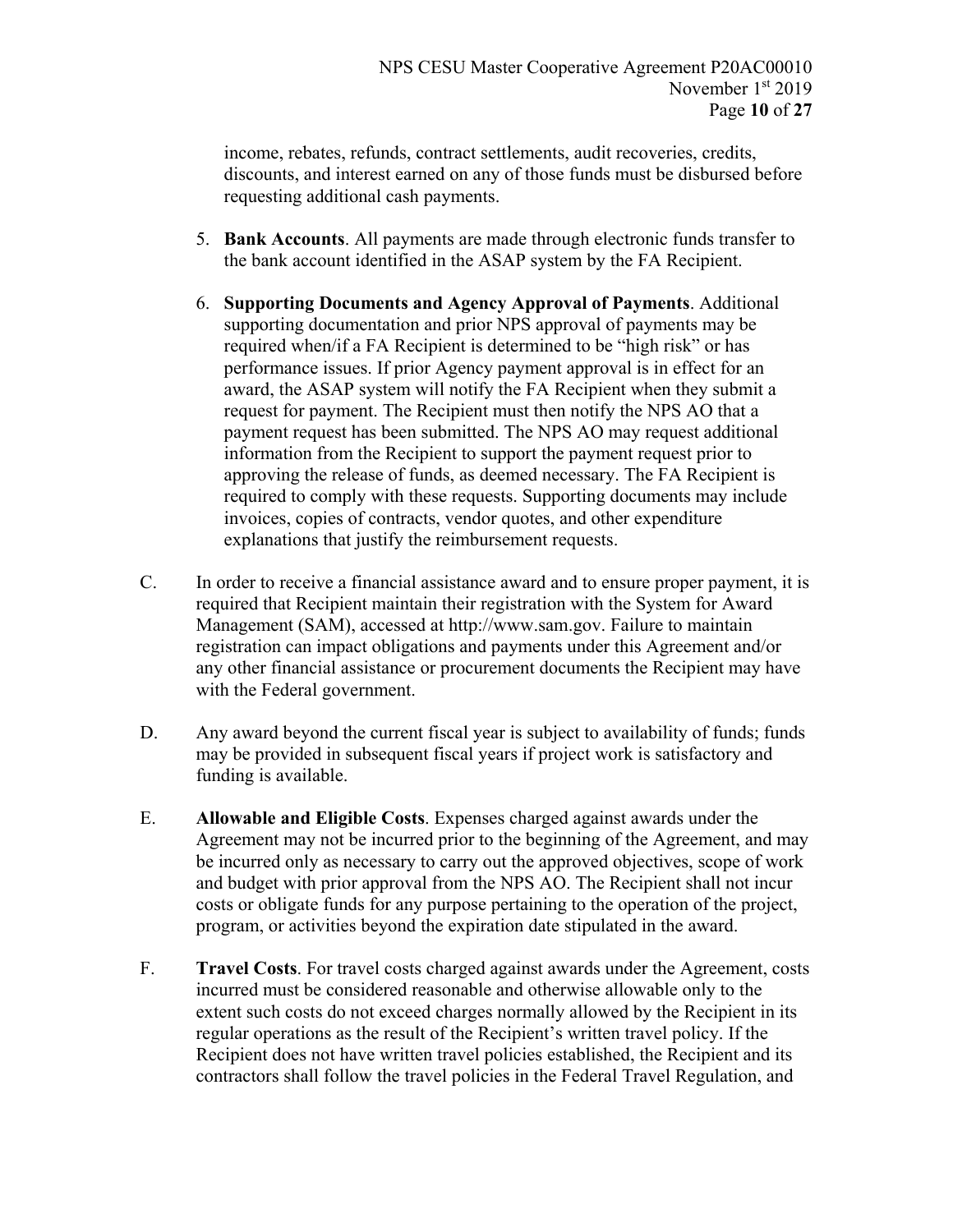may not be reimbursed for travel costs that exceed the standard rates. All charges for travel must conform to the applicable cost principles.

- G. **Indirect Costs**. Indirect costs will not be allowable charges against the award unless specifically included as a line item in the approved budget incorporated into the award.
- H. **Recipient Cost Share or Match**. Any non–Federal share, whether in cash or in– kind, is expected to be paid out at the same general rate as the Federal share. Exceptions to this requirement may be granted by the AO based on sufficient documentation demonstrating previously determined plans for or later commitment of cash or in–kind contributions. In any case, the Recipient must meet their cost share commitment over the life of the award.

# **ARTICLE XII – PRIOR APPROVAL**

The Recipient shall obtain prior approval for budget and program revisions, in accordance with 2 CFR 200.308.

# **ARTICLE XIII – INSURANCE AND LIABILITY**

- A. Insurance. The Recipient is insured through a wholly-owned, single parent, notfor-profit captive insurance company and shall maintain in full force and effect through the performance of this Agreement insurance coverage in amounts appropriate to the performance of the Agreement and with all applicable legal and regulatory requirements, including those related to Worker's Compensation and Employer's Liability Insurance. Recipient's insurance coverage only covers Recipient as insured party. Recipient shall, upon request, furnish NPS certificates evidencing its insurance coverage.
- B. Indemnification. The recipient hereby agrees to indemnify the Federal government, and NPS from any act or omission of the Recipient, its officers, employees, or (members, participants, agents, representatives, agents as appropriate), (1) against third party claims for damages arising from one or more identified activities carried out in connection with task agreements awarded under this master cooperative agreement and (2) for damage or loss to government property resulting from such an activity. This obligation shall survive the termination of this Agreement.

To pay the United States the full value for all damage to the lands or other property of the United States caused by the Recipient, its officers, employees, or representatives.

To provide workers' compensation protection to the Recipient, its officers,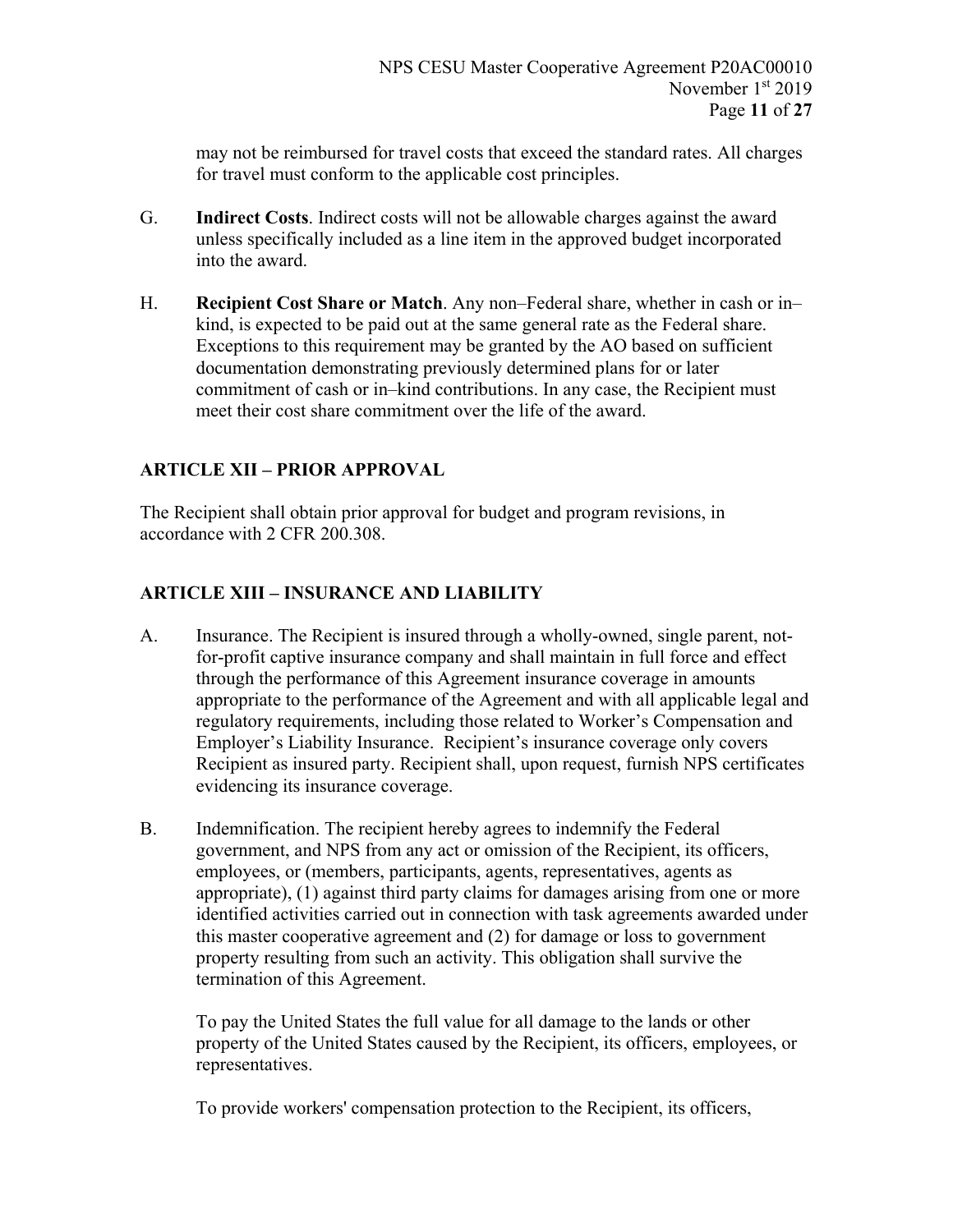employees, and representatives.

To cooperate with NPS in the investigation and defense of any claims that may be filed with NPS arising out of the activities of the Recipient, its agents, and employees.

In the event of damage to or destruction of the buildings and facilities assigned for the use of the Recipient in whole or in part by any cause whatsoever, nothing herein contained shall be deemed to require NPS to replace or repair the buildings or facilities. If NPS determines in writing, after consultation with the Recipient that damage to the buildings or portions thereof renders such buildings unsuitable for continued use by the Recipient, NPS shall assume sole control over such buildings or portions thereof. If the buildings or facilities rendered unsuitable for use are essential for conducting operations authorized under this Agreement, then failure to substitute and assign other facilities acceptable to the Recipient will constitute termination of this Agreement by NPS.

The University's obligation is subject to the limits set forth under Indiana code in IC 34-13-3.

C. Flow–down: For the purposes of this clause, "recipient" includes such sub– recipients, contractors, or subcontractors as, in the judgment of the recipient and subject to the Government's determination of sufficiency, have sufficient resources and/or maintain adequate and appropriate insurance to achieve the purposes of this clause.

## **ARTICLE XIV – REPORTS AND/OR OUTPUTS/OUTCOMES**

- A. SF425 Federal Financial Reports (FFR) and Performance Reports submission dates and requirements shall be set at the task agreement level.
- B. The Secretary of the Interior and the Comptroller General of the United States, or their duly authorized representatives, will have access, for the purpose of financial or programmatic review and examination, to any books, documents, papers, and records that are pertinent to the Agreement at all reasonable times during the period of retention in accordance with 2 CFR 200.333.

## **ARTICLE XV – PROPERTY UTILIZATION**

All tools, equipment, and facilities furnished by NPS will be on a loan basis. Tools, equipment and facilities will be returned in the same condition received except for normal wear and tear in project use. Property management standards set forth in 2 CFR 200.310 through 200.316 *applies* to this Agreement.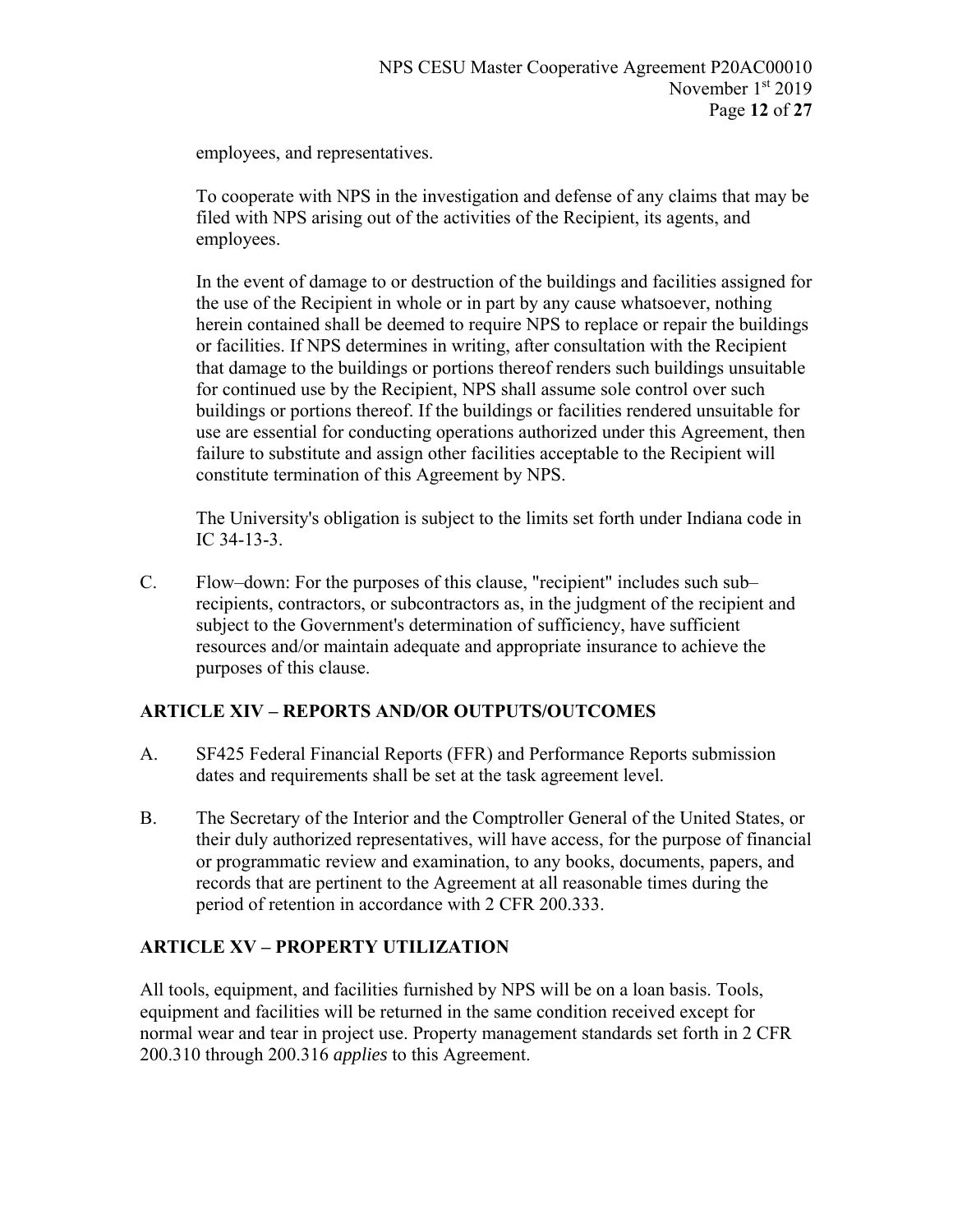## **ARTICLE XVI – MODIFICATION, REMEDIES FOR NONCOMPLIANCE, TERMINATION**

- A. This Agreement may be modified at any time, prior to the expiration date, only by a written instrument executed by both parties. Modifications will be in writing and approved by the NPS Awarding Officer and the authorized representative of Recipient.
- B. Additional conditions may be imposed by NPS if it is determined that the Recipient is non–compliant to the terms and conditions of this agreement. Remedies for Noncompliance can be found in 2 CFR 200.338.
- C. This Agreement may be terminated consistent with applicable termination provisions for Agreements found in 2 CFR 200.339 through 200.342.

# **ARTICLE XVII – GENERAL AND SPECIAL PROVISIONS**

### A. **General Provisions**

1. **OMB Circulars and Other Regulations.** The following Federal regulations are incorporated by reference into this Agreement (full text can be found at http://www.ecfr.gov:

## a) **Administrative Requirements:**

*2 CFR, Part 200 – Uniform Administrative Requirements, Cost Principles, and Audit Requirements for Federal Awards, in its entirety;* 

## b) **Determination of Allowable Costs**:

*2 CFR, Part 200 – Uniform Administrative Requirements, Cost Principles, and Audit Requirements for Federal Awards, Subpart E;* and

### c) **Audit Requirements**:

*2 CFR, Part 200 – Uniform Administrative Requirements, Cost Principles, and Audit Requirements for Federal Awards, Subpart F.* 

### d) **Code of Federal Regulations/Regulatory Requirements:**

*2 CFR Part 182 & 1401*, "Government–wide Requirements for a Drug– Free Workplace":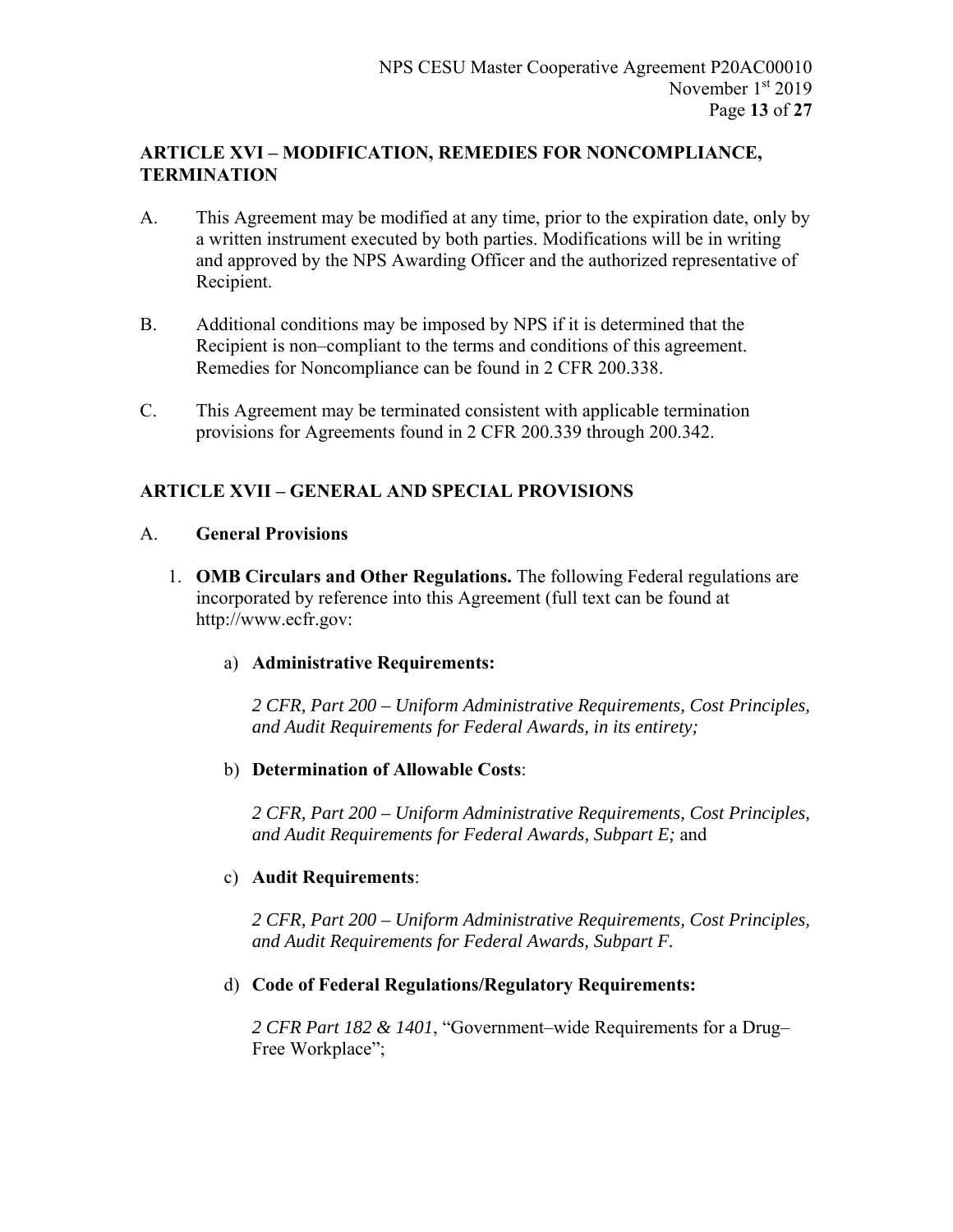*2 CFR 180 & 1400*, "Non–Procurement Debarment and Suspension", previously located at 43 CFR Part 42, "Governmentwide Debarment and Suspension (NonProcurement)";

*43 CFR 18*, "New Restrictions on Lobbying";

*2 CFR Part 175*, "Trafficking Victims Protection Act of 2000";

*FAR Clause 52.203–12, Paragraphs (a) and (b)*, Limitation on Payments to Influence Certain Federal Transactions;

*2 CFR Part 25*, System for Award Management (www.SAM.gov) and Data Universal Numbering System (DUNS); and

*2 CFR Part 170*, "Reporting Subawards and Executive Compensation".

- 2. **Non–Discrimination**. All activities pursuant to this Agreement shall be in compliance with the requirements of Executive Order 11246, as amended; Title VI of the Civil Rights Act of 1964, as amended, (78 Stat. 252; 42 U.S.C. §§2000d et seq.); Title V, Section 504 of the Rehabilitation Act of 1973, as amended, (87 Stat. 394; 29 U.S.C. §794); the Age Discrimination Act of 1975 (89 Stat. 728; 42 U.S.C. §§6101 et seq.); and with all other Federal laws and regulations prohibiting discrimination on grounds of race, color, sexual orientation, national origin, disabilities, religion, age, or sex.
- 3. **Lobbying Prohibition**. 18 U.S.C. §1913, Lobbying with Appropriated Moneys, as amended by Public Law 107–273, Nov. 2, 2002 Violations of this section shall constitute violations of section 1352(a) of title 31. In addition, the related restrictions on the use of appropriated funds found in Div. F, § 402 of the Omnibus Appropriations Act of 2008 (P.L. 110–161) also apply.
- 4. **Anti–Deficiency Act**. Pursuant to 31 U.S.C. §1341 nothing contained in this Agreement shall be construed as binding the NPS to expend in any one fiscal year any sum in excess of appropriations made by Congress, for the purposes of this Agreement for that fiscal year, or other obligation for the further expenditure of money in excess of such appropriations.
- 5. **Minority Business Enterprise Development**. Pursuant to Executive Order 12432 it is national policy to award a fair share of contracts to small and minority firms. NPS is strongly committed to the objectives of this policy and encourages all recipients of its Cooperative Agreements to take affirmative steps to ensure such fairness by ensuring procurement procedures are carried out in accordance with the Executive Order.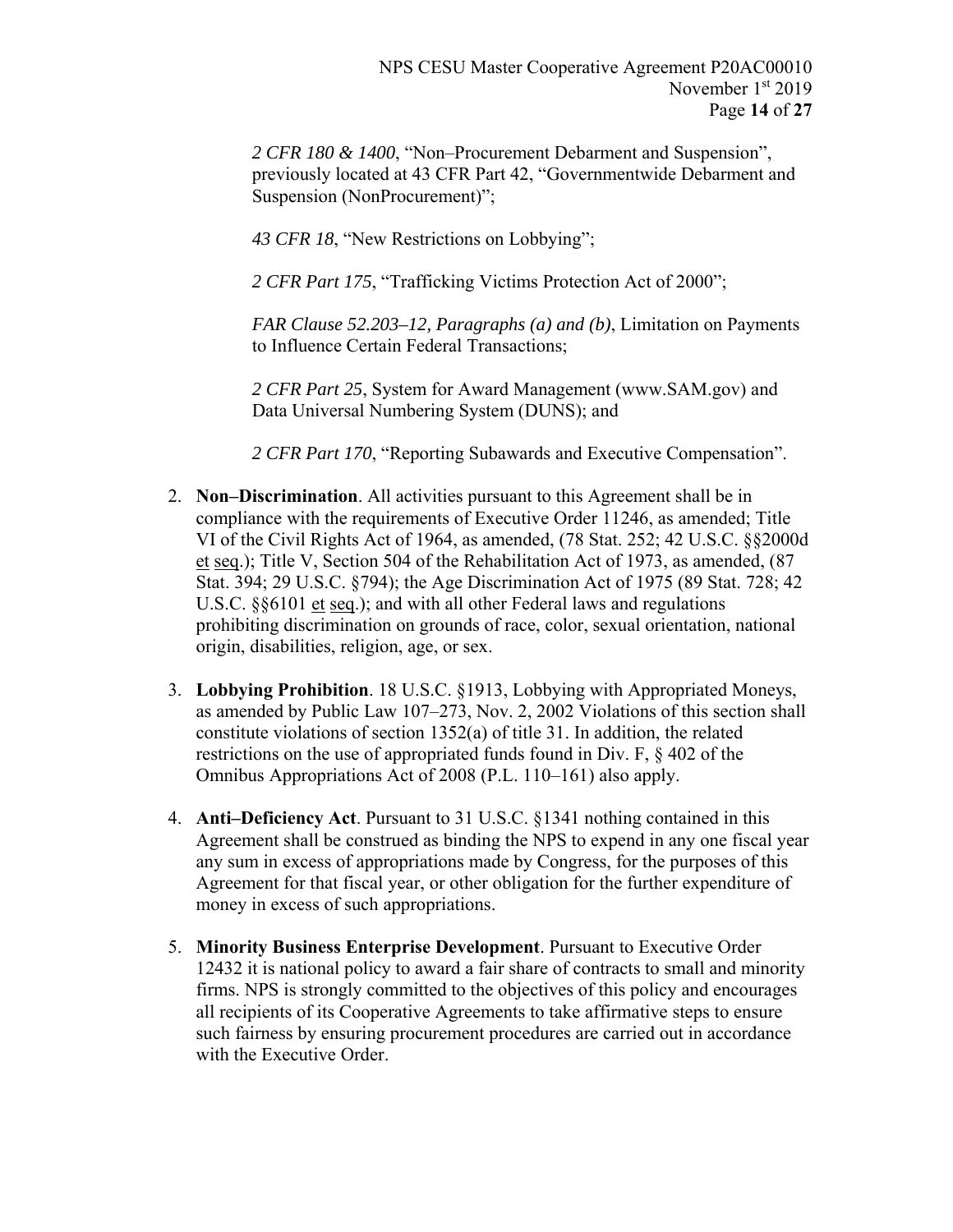- 6. **Assignment**. No part of this Agreement shall be assigned to any other party without prior written approval of the NPS and the Assignee.
- 7. **Member of Congress**. Pursuant to 41 U.S.C. § 22, no Member of Congress shall be admitted to any share or part of any contract or agreement made, entered into, or adopted by or on behalf of the United States, or to any benefit to arise thereupon.
- 8. **Agency**. The Recipient is not an agent or representative of the United States, the Department of the Interior, NPS, or the Park, nor will the Recipient represent its self as such to third parties. NPS employees are not agents of the Recipient and will not act on behalf of the Recipient.
- 9. **Non–Exclusive Agreement**. This Agreement in no way restricts the Recipient or NPS from entering into similar agreements, or participating in similar activities or arrangements, with other public or private agencies, organizations, or individuals.
- 10. **Survival**. Any and all provisions which, by themselves or their nature, are reasonably expected to be performed after the expiration or termination of this Agreement shall survive and be enforceable after the expiration or termination of this Agreement. Any and all liabilities, actual or contingent, which have arisen during the term of and in connection with this Agreement shall survive expiration or termination of this Agreement.
- 11. **Partial Invalidity**. If any provision of this Agreement or the application thereof to any party or circumstance shall, to any extent, be held invalid or unenforceable, the remainder of this Agreement or the application of such provision to the parties or circumstances other than those to which it is held invalid or unenforceable, shall not be affected thereby and each provision of this Agreement shall be valid and be enforced to the fullest extent permitted by law.
- 12. **Captions and Headings**. The captions, headings, article numbers and paragraph numbers appearing in this Agreement are inserted only as a matter of convenience and in no way shall be construed as defining or limiting the scope or intent of the provision of this Agreement nor in any way affecting this Agreement.
- 13. **No Employment Relationship**. This Agreement is not intended to and shall not be construed to create an employment relationship between NPS and Recipient or its representatives. No representative of Recipient shall perform any function or make any decision properly reserved by law or policy to the Federal government.
- 14. **No Third–Party Rights**. This Agreement creates enforceable obligations between only NPS and Recipient. Except as expressly provided herein, it is not intended nor shall it be construed to create any right of enforcement by or any duties or obligation in favor of persons or entities not a party to this Agreement.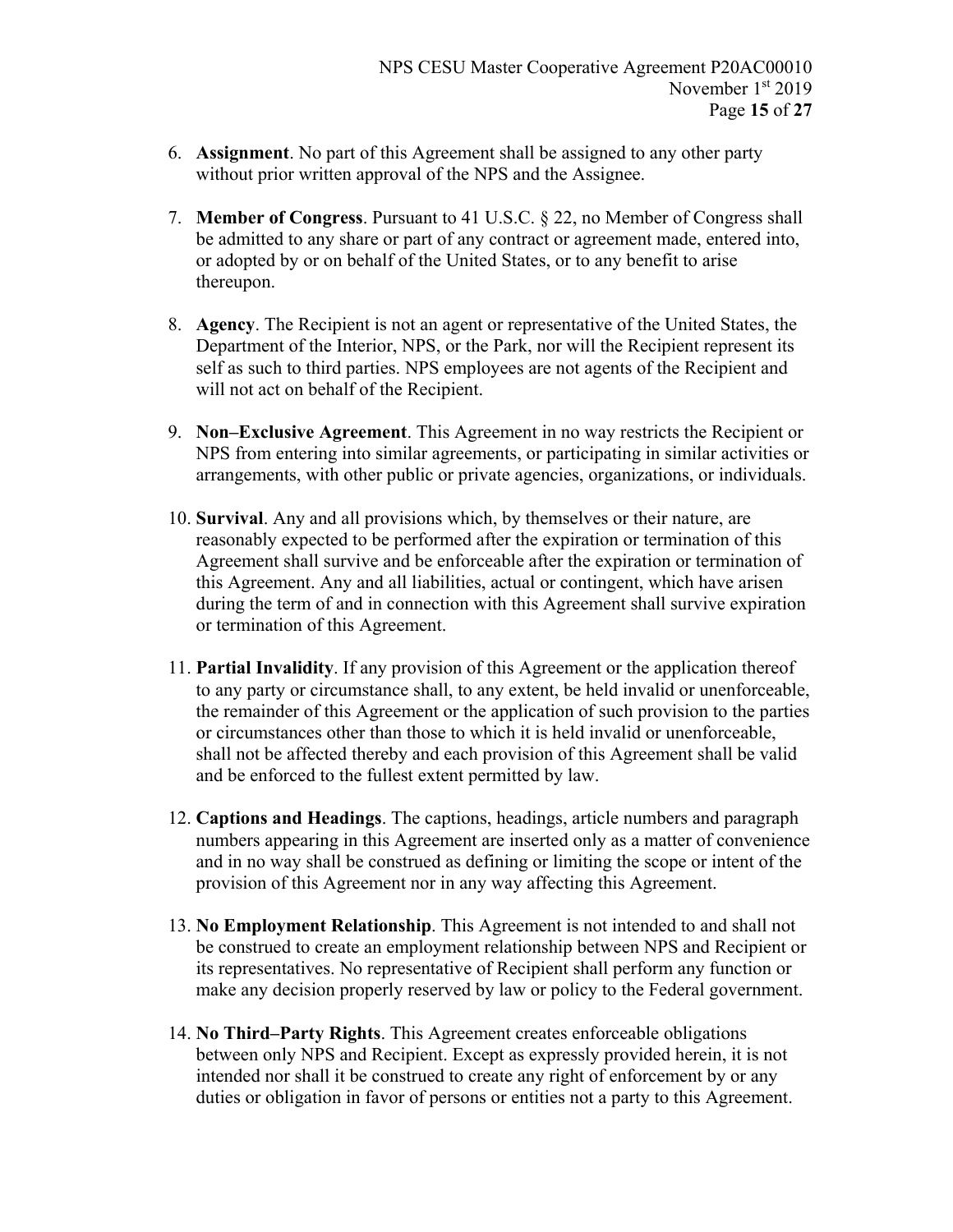- 15. **Foreign Travel**. The Recipient shall comply with the provisions of the Fly America Act (49 U.S.C. 40118). The implanting regulations of the Fly America Act are found at 41 CFR 301–10.131 through 301–10.143.
- 16. **Program Income.** If the Recipient earns program income, as defined in 2 CFR §200.80, during the period of performance of this agreement, to the extent available the Recipient must disburse funds available from program income, and interest earned on such funds, before requesting additional cash payments *(2 CFR§200.305 (5)).* As allowed under 2 CFR §200.307, program income may be added to the Federal award by the Federal agency and the non-Federal entity. The program income must be used for the purposes, and under the conditions of, the Federal award. Disposition of program income remaining after the end of the period of performance shall be negotiated as part of the agreement closeout process.

### B. **Special Provisions**

### 1. **Public Information and Endorsements**

- a) Recipient shall not publicize or otherwise circulate promotional material (such as advertisements, sales brochures, press releases, speeches, still and motion pictures, articles, manuscripts or other publications) which states or implies governmental, Departmental, bureau, or government employee endorsement of a business, product, service, or position which the Recipient represents. No release of information relating to this award may state or imply that the Government approves of the Recipient's work products, or considers the Recipient's work product to be superior to other products or services.
- b) All information submitted for publication or other public releases of information regarding this project shall carry the following disclaimer.
- c) The views and conclusions contained in this document are those of the authors and should not be interpreted as representing the opinions or policies of the U.S. Government. Mention of trade names or commercial products does not constitute their endorsement by the U.S. Government.
- d) Recipient must obtain prior Government approval for any public information releases concerning this award which refer to the Department of the Interior or any bureau or employee (by name or title). The specific text, layout photographs, etc. of the proposed release must be submitted with the request for approval.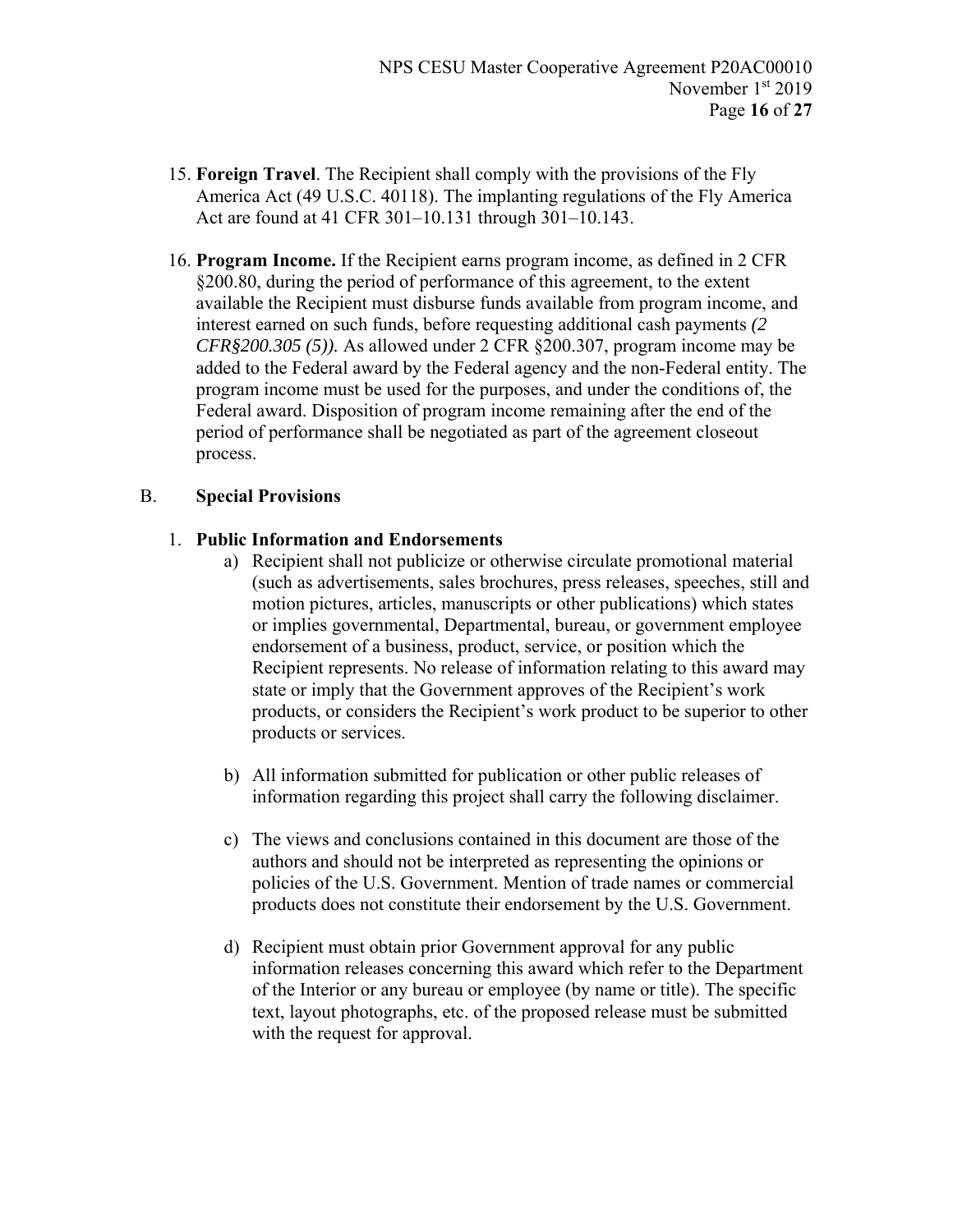- e) Recipient further agrees to include this provision in a subaward to a subrecipient, except for a subaward to a State government, a local government, or to a Federally recognized Indian tribal government.
- 2. **Publications of Results of Studies.** No party will unilaterally publish a joint publication without consulting the other party. This restriction does not apply to popular publications of previously published technical matter. Publications pursuant to this Agreement may be produced independently or in collaboration with others; however, in all cases proper credit will be given to the efforts of those parties contribution to the publication. In the event no agreement is reached concerning the manner of publication or interpretation of results, either party may publish data after due notice and submission of the proposed manuscripts to the other. In such instances, the party publishing the data will give due credit to the cooperation but assume full responsibility for any statements on which there is a difference of opinion.
- 3. **Rights in Data.** The Recipient must grant the United States of America a royalty– free, non–exclusive and irrevocable license to publish, reproduce and use, and dispose of in any manner and for any purpose without limitation, and to authorize or ratify publication, reproduction or use by others, of all copyrightable material first produced or composed under this Agreement by the Recipient, its employees or any individual or concern specifically employed or assigned to originate and prepare such material.
- 4. **Retention and Access Requirements for Records**. All Recipient financial and programmatic records, supporting documents, statistical records, and other grants– related records shall be maintained and available for access in accordance with 2 CFR Part 200.333–200.337.

## 5. **Audit Requirements**

- a) Non–Federal entities that expend \$750,000 or more during a year in Federal awards shall have a single or program–specific audit conducted for that year in accordance with the Single Audit Act Amendments of 1996 (31 U.S.C. 7501–7507) and 2 CFR Part 200, Subpart F , which is available at http://www.ecfr.gov/cgi–bin/text– idx?SID=fd6463a517ceea3fa13e665e525051f4&node=sp2.1.200.f&rgn=d iv6
- b) Non–Federal entities that expend less than \$750,000 for a fiscal year in Federal awards are exempt from Federal audit requirements for that year, but records must be available for review or audit by appropriate officials of the Federal agency, pass–through entity, and General Accounting Office (GAO).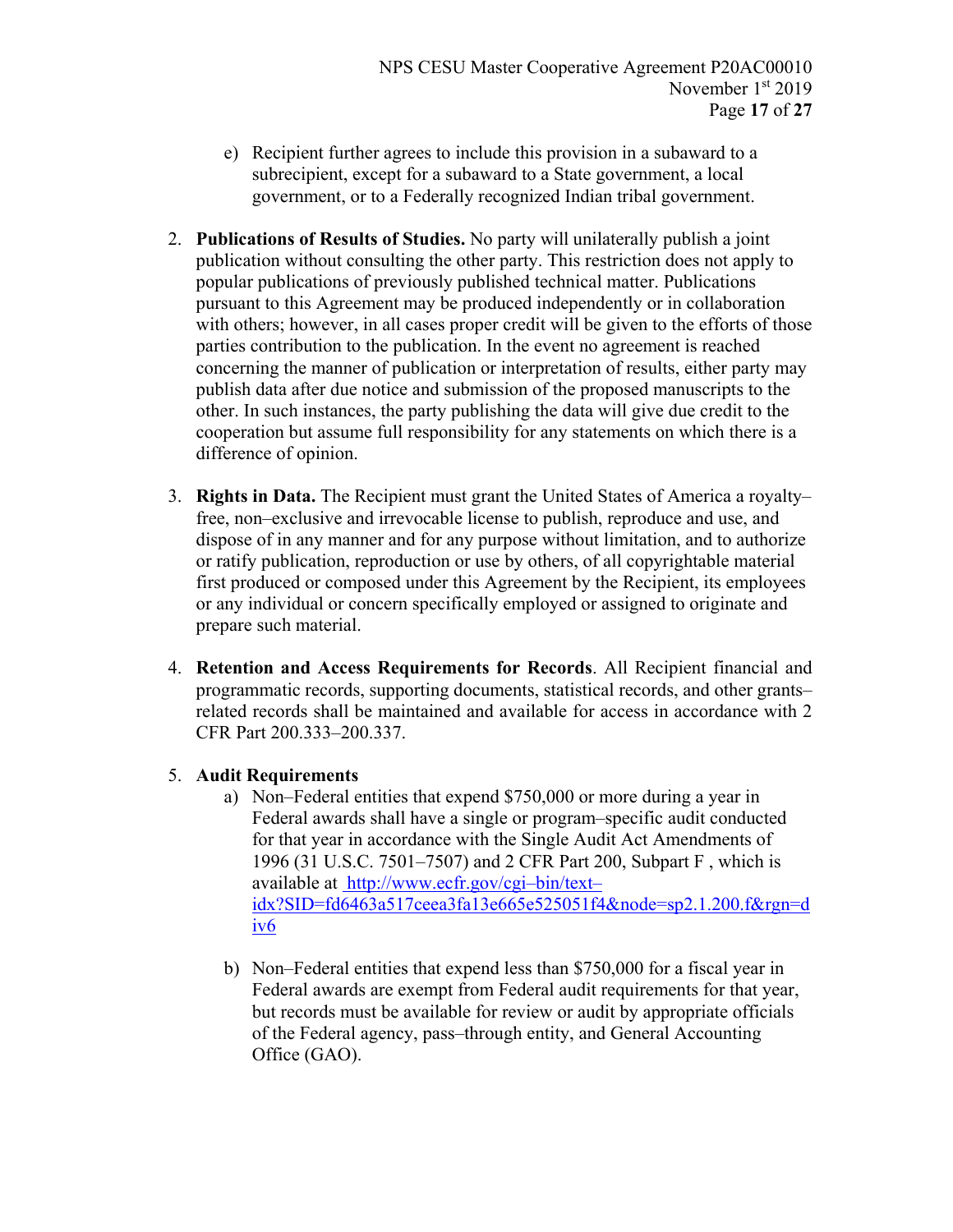- c) Audits shall be made by an independent auditor in accordance with generally accepted government auditing standards covering financial audits. Additional audit requirements applicable to this agreement are found at 2 CFR Part 200, Subpart F, as applicable. Additional information on single audits is available from the Federal Audit Clearinghouse at http://harvester.census.gov/sac/.
- 6. **Procurement Procedures**. A full description of procurement standards can be found in 2 CFR §200.317-§200.326.
- 7. **Prohibition on Text Messaging and Using Electronic Equipment Supplied by the Government while Driving**. Executive Order 13513, Federal Leadership On Reducing Text Messaging While Driving, was signed by President Barack Obama on October 1. This Executive Order introduces a Federal Government–wide prohibition on the use of text messaging while driving on official business or while using Government–supplied equipment. Additional guidance enforcing the ban will be issued at a later date. In the meantime, please adopt and enforce policies that immediately ban text messaging while driving company–owned or – rented vehicles, government–owned or leased vehicles, or while driving privately owned vehicles when on official government business or when performing any work for or on behalf of the government.
- 8. **Seat Belt Provision**. The Recipient is encouraged to adopt and enforce on–the– job seat belt use policies and programs for their employees when operating company–owned, rented, or personally owned vehicles. These measures include, but are not limited to, conducting education, awareness, and other appropriate programs for their employees about the importance of wearing seat belts and the consequences of not wearing them.
- 9. **Trafficking in Persons**. This term of award is pursuant to paragraph (g) of Section 106 of the Trafficking Victims Protections Act of 2000, as amended (2 CFR §175.15).

### 10. **Recipient Employee Whistleblower Rights and Requirement to Inform Employees of Whistleblower Rights**

- a) This award and employees working on this financial assistance agreement will be subject to the whistleblower rights and remedies in the pilot program on Award Recipient employee whistleblower protections established at 41 U.S.C. 4712 by section 828 of the National Defense Authorization Act for Fiscal Year 2013 (Pub. L. 112–239).
- b) The Award Recipient shall inform its employees in writing, in the predominant language of the workforce, of employee whistleblower rights and protections under 41 U.S.C. 4712.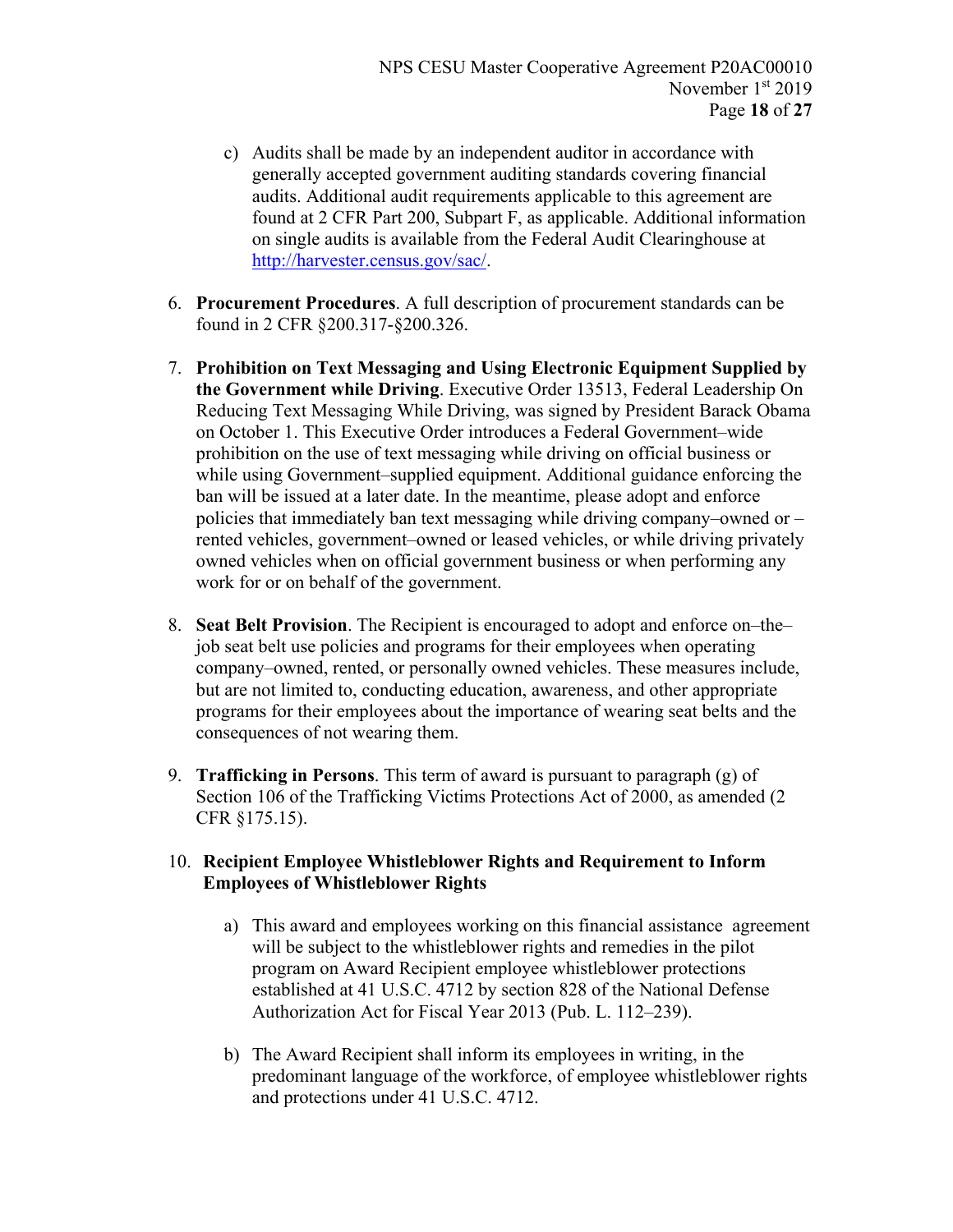c) The Award Recipient shall insert the substance of this clause, including this paragraph (c), in all subawards or subcontracts over the simplified acquisition threshold, 42 CFR § 52.203–17 (as referenced in 42 CFR § 3.908–9).

### 11. **Reporting Subawards And Executive Compensation.**

Recipients must report all subaward and executive compensation data pursuant to the Federal Funding Accountability and Transparency Act (FFATA) of 2006 and associate amendments (P.L. 109-282, as amended by section 6202(a) of P.L. 110-252 (see 31 U.S.C. 6101 note)). Refer to https://www.fsrs.gov/ for more information.

### 12. **Conflict of Interest**

(a) Applicability.

- (1) This section intends to ensure that non-Federal entities and their employees take appropriate steps to avoid conflicts of interest in their responsibilities under or with respect to Federal financial assistance agreements.
- (2) In the procurement of supplies, equipment, construction, and services by recipients and by subrecipients, the conflict of interest provisions in 2 CFR 200.318 apply.

### (b)Requirements.

- (1) Non-Federal entities must avoid prohibited conflicts of interest, including any significant financial interests that could cause a reasonable person to question the recipient's ability to provide impartial, technically sound, and objective performance under or with respect to a Federal financial assistance agreement.
- (2) In addition to any other prohibitions that may apply with respect to conflicts of interest, no key official of an actual or proposed recipient or subrecipient, who is substantially involved in the proposal or project, may have been a former Federal employee who, within the last one (1) year, participated personally and substantially in the evaluation, award, or administration of an award with respect to that recipient or subrecipient or in development of the requirement leading to the funding announcement.
- (3) No actual or prospective recipient or subrecipient may solicit, obtain, or use non-public information regarding the evaluation, award, or administration of an award to that recipient or subrecipient or the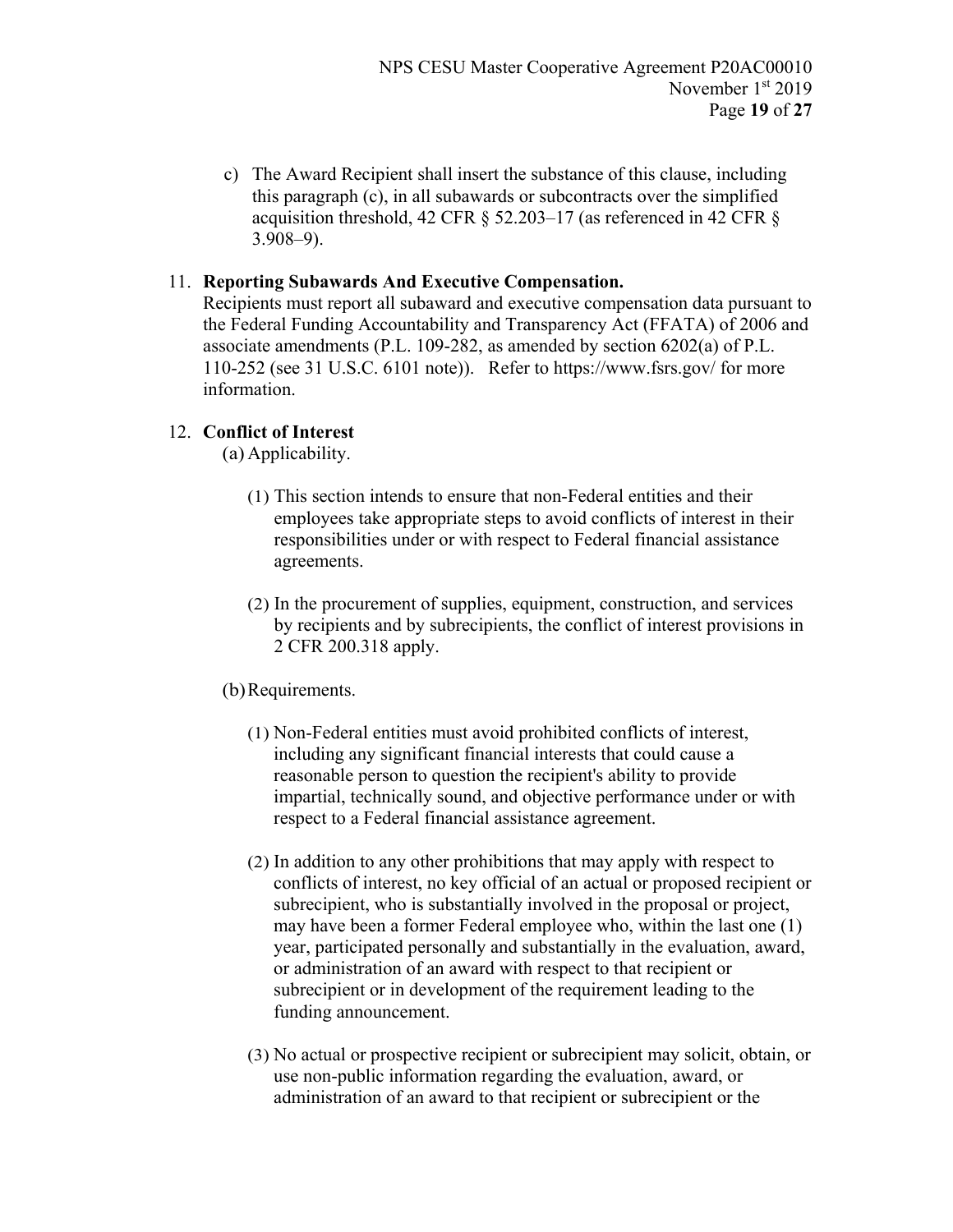development of a Federal financial assistance opportunity that may be of competitive interest to that recipient or subrecipient.

- (c) Notification.
	- (1) Non-Federal entities, including applicants for financial assistance awards, must disclose in writing any conflict of interest to the DOI awarding agency or pass-through entity in accordance with 2 CFR 200.112, Conflicts of interest.
- (d)Recipients must establish internal controls that include, at a minimum, procedures to identify, disclose, and mitigate or eliminate identified conflicts of interest. The recipient is responsible for notifying the Financial Assistance Officer in writing of any conflicts of interest that may arise during the life of the award, including those that have been reported by subrecipients. Restrictions on Lobbying. Non-Federal entities are strictly prohibited from using funds under this grant or cooperative agreement for lobbying activities and must provide the required certifications and disclosures pursuant to 43 CFR Part 18 and 31 USC 1352.
- (e)Review Procedures. The Financial Assistance Officer will examine each conflict of interest disclosure on the basis of its particular facts and the nature of the proposed grant or cooperative agreement, and will determine whether a significant potential conflict exists and, if it does, develop an appropriate means for resolving it.
- (f) Enforcement. Failure to resolve conflicts of interest in a manner that satisfies the Government may be cause for termination of the award. Failure to make required disclosures may result in any of the remedies described in 2 CFR 200.338, Remedies for Noncompliance, including suspension or debarment (see also 2 CFR Part 180).

### 13. **Minimum Wages Under Executive Order 13658 (January 2015)**

a) *Definitions.* As used in this clause—

"United States" means the 50 states and the District of Columbia.

"Worker"—

(1) Means any person engaged in performing work on, or in connection with, an agreement covered by Executive Order 13658, and

(i) Whose wages under such agreements are governed by the Fair Labor Standards Act (29 U.S.C. chapter 8), the Service Contract Labor Standards statute (41 U.S.C. chapter 67), or the Wage Rate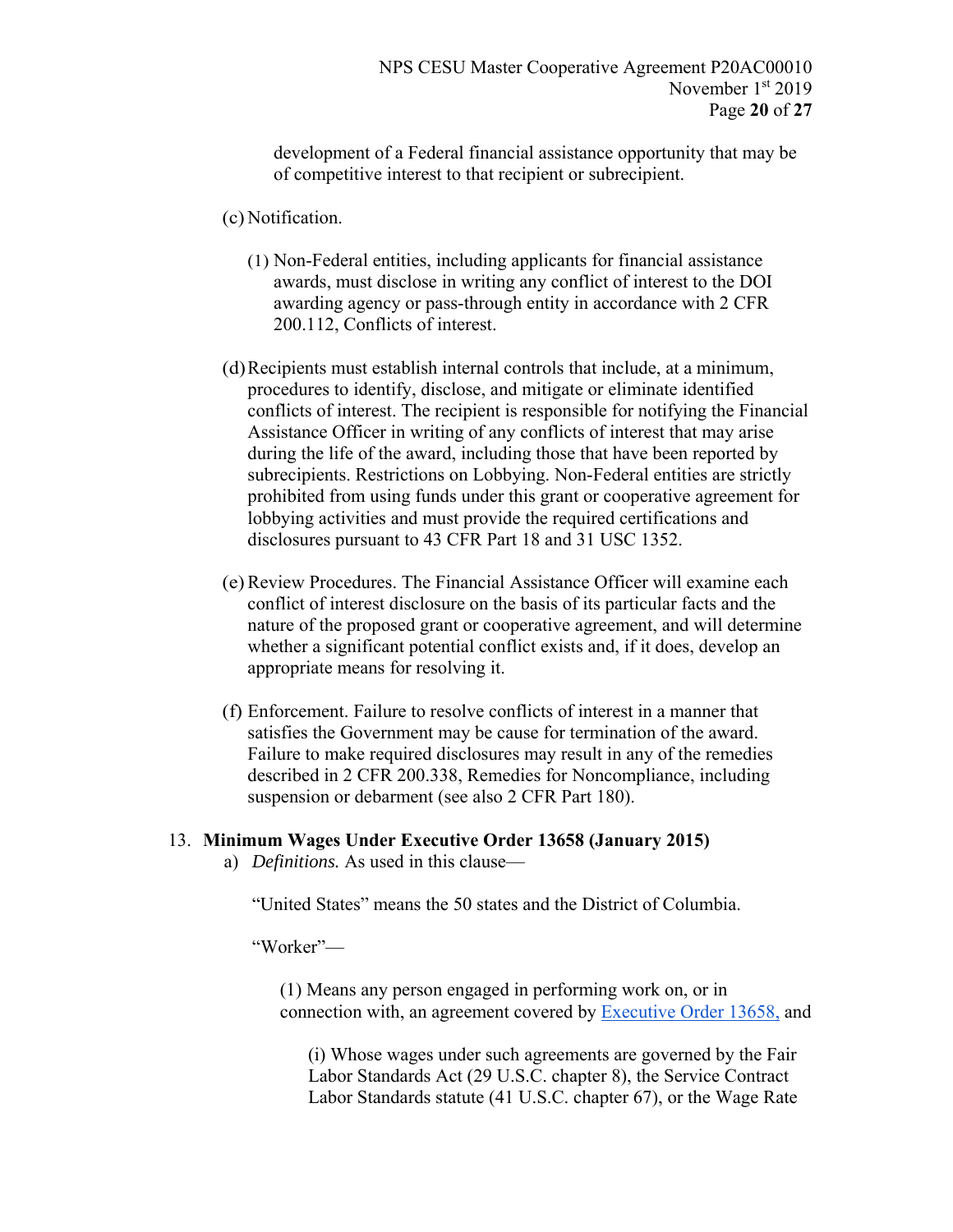Requirements (Construction) statute (40 U.S.C. chapter 31, subchapter IV),

(ii) Other than individuals employed in a bona fide executive, administrative, or professional capacity, as those terms are defined in 29 C.F.R. § 541,

(iii) Regardless of the contractual relationship alleged to exist between the individual and the employer.

(2) Includes workers performing on, or in connection with, the agreement whose wages are calculated pursuant to special certificates issued under 29 U.S.C. § 214(c).

(3) Also includes any person working on, or in connection with, the agreement and individually registered in a bona fide apprenticeship or training program registered with the Department of Labor's Employment and Training Administration, Office of Apprenticeship, or with a State Apprenticeship Agency recognized by the Office of Apprenticeship.

#### b) *Executive Order Minimum Wage rate.*

(1) The non-Federal entity shall pay to workers, while performing in the United States, and performing on, or in connection with, this agreement, a minimum hourly wage rate determined by the Secretary of the Department of Labor on an annual basis (currently \$10.20 per hour as of January 1, 2017).

(2) The non-Federal entity shall adjust the minimum wage paid, if necessary, annually thereafter, to meet the Secretary of Labor's annual E.O. minimum wage. The Administrator of the Department of Labor's Wage and Hour Division (the Administrator) will publish annual determinations in the Federal Register no later than 90 days before the effective date of the new E.O. minimum wage rate. The Administrator will also publish the applicable E.O. minimum wage on www.wdol.gov (or any successor Web site) and on all wage determinations issued under the Service Contract Labor Standards statute or the Wage Rate Requirements (Construction) statute. The applicable published E.O. minimum wage is incorporated by reference into this agreement.

(3) (i) The non-Federal entity may request a price adjustment only after the effective date of the new annual E.O. minimum wage determination. Prices will be adjusted only if labor costs increase as a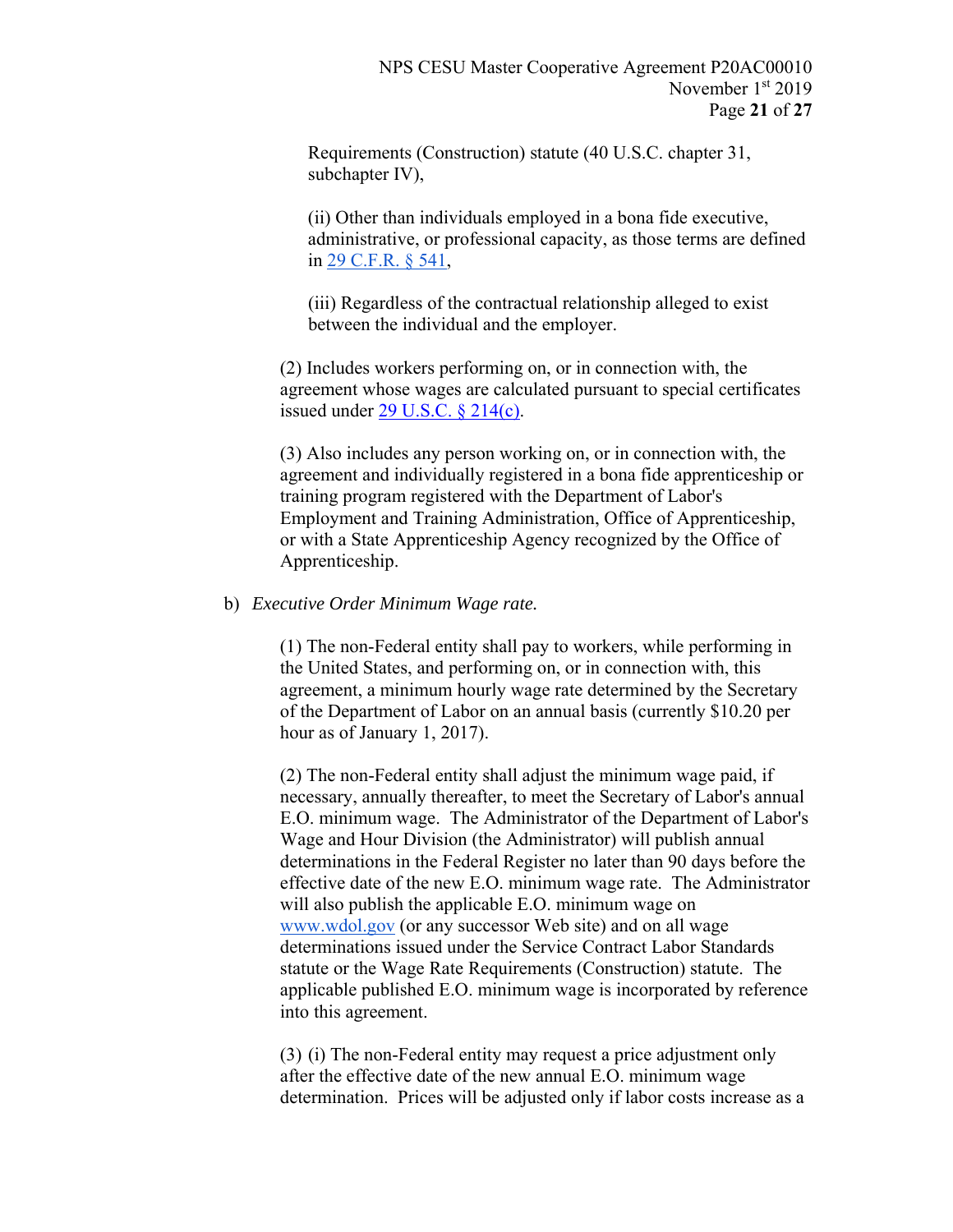result of an increase in the annual E.O. minimum wage, and for associated labor costs and relevant subaward costs. Associated labor costs shall include increases or decreases that result from changes in social security and unemployment taxes and workers' compensation insurance, but will not otherwise include any amount for general and administrative costs, overhead, or profit.

(ii) Subrecipients may be entitled to adjustments due to the new minimum wage, pursuant to paragraph (b)(2). Non-Federal entities s shall consider any Subrecipient requests for such price adjustment.

(iii) The Financial Assistance Awarding Officer will not adjust the agreement price under this clause for any costs other than those identified in paragraph (b)(3)(i) of this clause, and will not provide duplicate price adjustments with any price adjustment under clauses implementing the Service Contract Labor Standards statute or the Wage Rate Requirements (Construction) statute.

(4) The non-Federal entity warrants that the prices in this agreement do not include allowance for any contingency to cover increased costs for which adjustment is provided under this clause.

(5) The non-Federal entity shall pay, unconditionally to each worker, all wages due free and clear without subsequent rebate or kickback. The non-Federal entity may make deductions that reduce a worker's wages below the E.O. minimum wage rate only if done in accordance with 29 C.F.R. § 10.23, Deductions.

(6) The non-Federal entity shall not discharge any part of its minimum wage obligation under this clause by furnishing fringe benefits or, with respect to workers whose wages are governed by the Service Contract Labor Standards statute, the cash equivalent thereof.

(7) Nothing in this clause shall excuse the non-Federal entity from compliance with any applicable Federal or State prevailing wage law or any applicable law or municipal ordinance establishing a minimum wage higher than the E.O. minimum wage. However, wage increases under such other laws or municipal ordinances are not subject to price adjustment under this subpart.

(8) The non-Federal entity shall pay the E.O. minimum wage rate whenever it is higher than any applicable collective bargaining agreement(s) wage rate.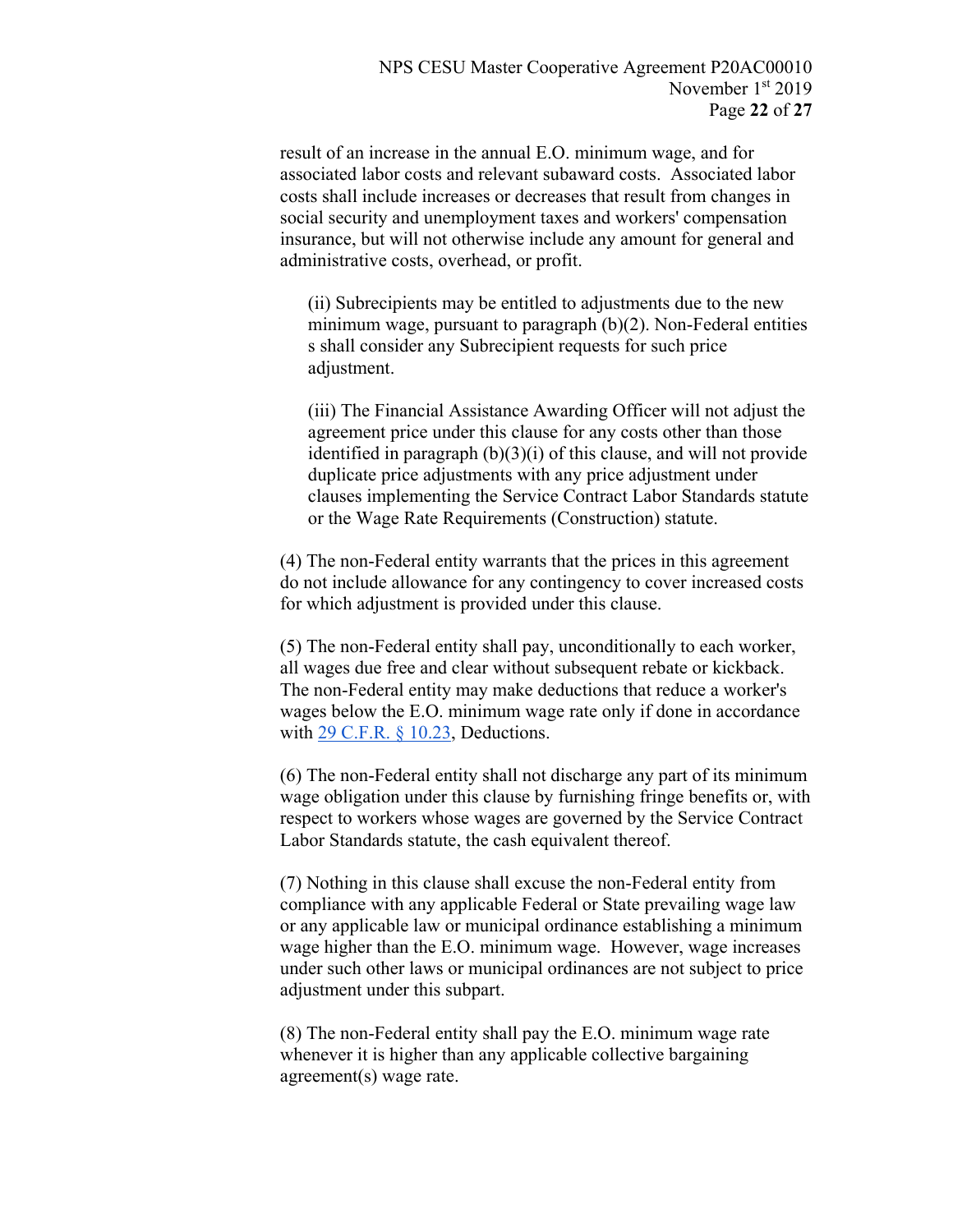(9) The non-Federal entity shall follow the policies and procedures in 29 C.F.R. § 10.24(b) and 10.28 for treatment of workers engaged in an occupation in which they customarily and regularly receive more than \$30 a month in tips.

c)

(1) This clause applies to workers as defined in paragraph (a). As provided in that definition—

(i) Workers are covered regardless of the contractual relationship alleged to exist between the non-Federal entity or subrecipient and the worker;

(ii) Workers with disabilities whose wages are calculated pursuant to special certificates issued under  $29$  U.S.C. § 214(c) are covered; and

(iii) Workers who are registered in a bona fide apprenticeship program or training program registered with the Department of Labor's Employment and Training Administration, Office of Apprenticeship, or with a State Apprenticeship Agency recognized by the Office of Apprenticeship, are covered.

(2) This clause does not apply to—

(i) Fair Labor Standards Act (FLSA) – covered individuals performing in connection with contracts covered by the E.O., *i.e.* those individuals who perform duties necessary to the performance of the agreement, but who are not directly engaged in performing the specific work called for by the agreement, and who spend less than 20 percent of their hours worked in a particular workweek performing in connection with such agreements;

(ii) Individuals exempted from the minimum wage requirements of the FLSA under  $\frac{29 \text{ U.S.C. } § 213(a)$  and  $214(a)$  and (b), unless otherwise covered by the Service Contract Labor Standards statute, or the Wage Rate Requirements (Construction) statute. These individuals include but are not limited to—

(A) Learners, apprentices, or messengers whose wages are calculated pursuant to special certificates issued under 29 U.S.C. § 214(a).

(B) Students whose wages are calculated pursuant to special certificates issued under  $29$  U.S.C. § 214(b).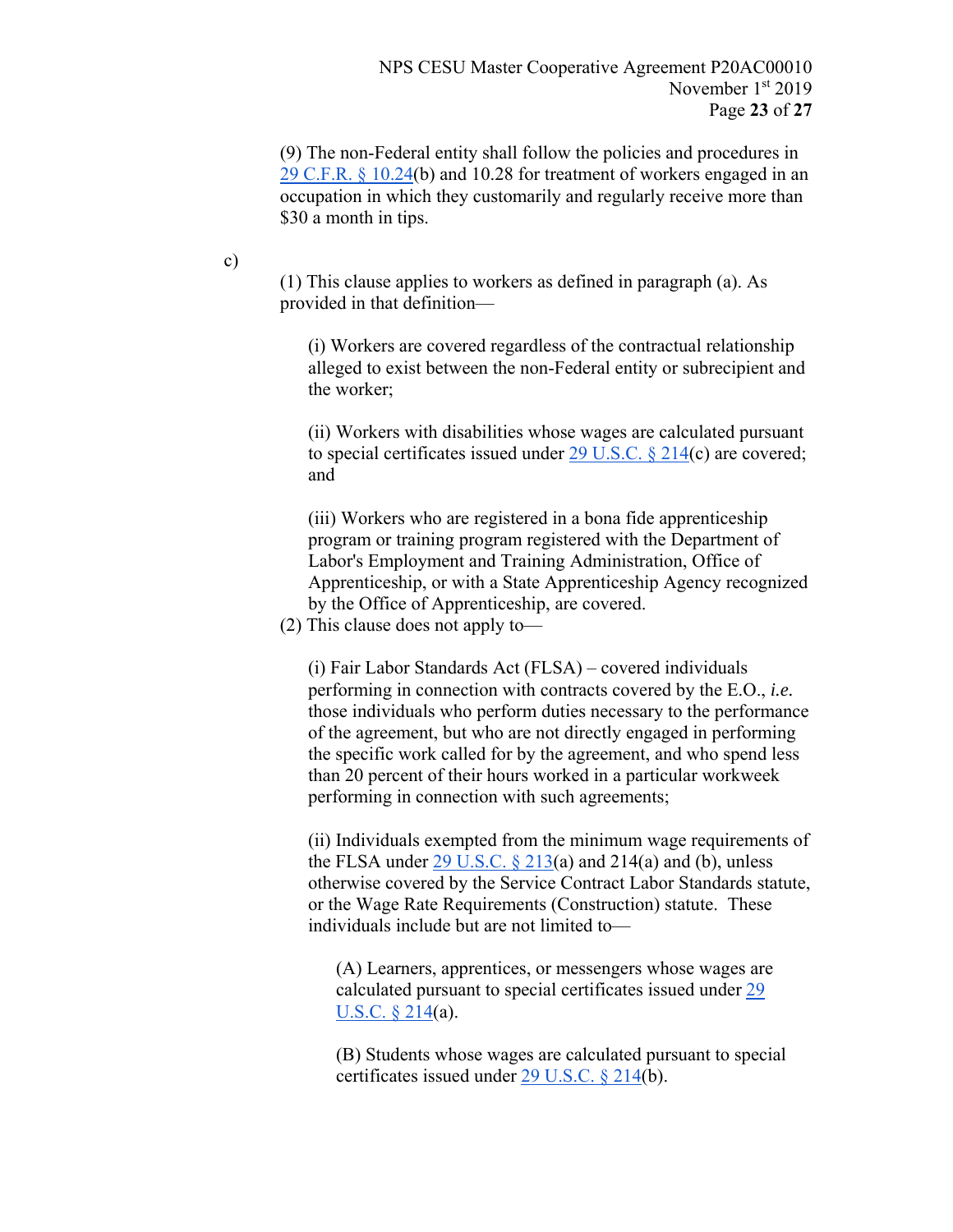NPS CESU Master Cooperative Agreement P20AC00010 November 1st 2019 Page **24** of **27**

(C) Those employed in a bona fide executive, administrative, or professional capacity (29 U.S.C.  $\S$  213(a)(1) and 29 C.F.R.  $\S$ part 541).

- d) *Notice.* The non-Federal entity shall notify all workers performing work on, or in connection with, this agreement of the applicable E.O. minimum wage rate under this clause. With respect to workers covered by the Service Contract Labor Standards statute or the Wage Rate Requirements (Construction) statute, the Contractor may meet this requirement by posting, in a prominent and accessible place at the worksite, the applicable wage determination under those statutes. With respect to workers whose wages are governed by the FLSA, the non-Federal entity shall post notice, utilizing the poster provided by the Administrator, which can be obtained at *www.dol.gov/whd/govcontracts,* in a prominent and accessible place at the worksite. Non-Federal entities that customarily post notices to workers electronically may post the notice electronically provided the electronic posting is displayed prominently on any Web site that is maintained by the non-Federal entity, whether external or internal, and customarily used for notices to workers about terms and conditions of employment.
- e) *Payroll Records.*

(1) The non-Federal entity shall make and maintain records, for three years after completion of the work, containing the following information for each worker:

- (i) Name, address, and social security number;
- (ii) The worker's occupation(s) or classification(s);
- (iii) The rate or rates of wages paid;
- (iv) The number of daily and weekly hours worked by each worker;
- (v) Any deductions made; and
- (vi) Total wages paid.

(2) The non-Federal entity shall make records pursuant to paragraph (e) (1) of this clause available for inspection and transcription by authorized representatives of the Administrator. The non-Federal entity shall also make such records available upon request of the Contracting Officer.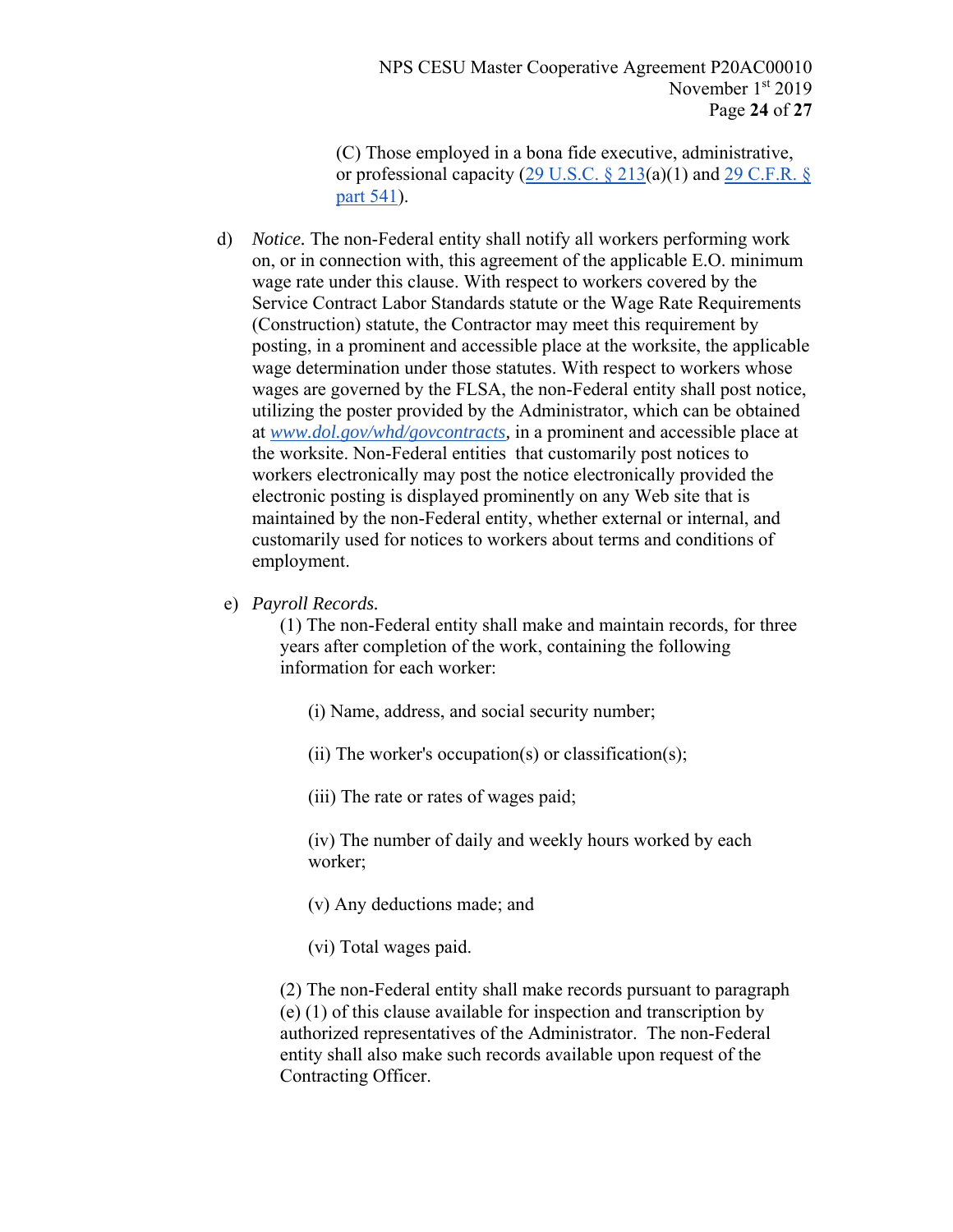(3) The non-Federal entity shall make a copy of the agreement available, as applicable, for inspection or transcription by authorized representatives of the Administrator.

(4) Failure to comply with this paragraph (e) shall be a violation of 29 C.F.R. § 10.26 and this agreement. Upon direction of the Administrator or upon the Financial Assistance Awarding Officer's own action, payment shall be withheld until such time as the noncompliance is corrected.

(5) Nothing in this clause limits or otherwise modifies the non-Federal entity's payroll and recordkeeping obligations, if any, under the Service Contract Labor Standards statute, the Wage Rate Requirements (Construction) statute, the Fair Labor Standards Act, or any other applicable law.

- f) *Access.* The non-Federal entity shall permit authorized representatives of the Administrator to conduct investigations, including interviewing workers at the worksite during normal working hours.
- g) *Withholding.* The Financial Assistance Awarding Officer, upon his or her own action or upon written request of the Administrator, will withhold funds or cause funds to be withheld, from the non-Federal entity under this or any other Federal agreement with the same non-Federal entity, sufficient to pay workers the full amount of wages required by this clause.
- h) *Disputes.* Department of Labor has set forth in 29 C.F.R. § 10.51, Disputes concerning non-Federal entity compliance, the procedures for resolving disputes concerning a non-Federal entity's compliance with Department of Labor regulations at 29 C.F.R. § 10. Such disputes shall be resolved in accordance with those. This includes disputes between the non-Federal entity (or any of its Subrecipients) and the contracting agency, the Department of Labor, or the workers or their representatives.
- i) *Antiretaliation.* The non-Federal entity shall not discharge or in any other manner discriminate against any worker because such worker has filed any complaint or instituted or caused to be instituted any proceeding under or related to compliance with the E.O. or this clause, or has testified or is about to testify in any such proceeding.
- j) *Subcontractor compliance.* The non-Federal entity is responsible for Subrecipient compliance with the requirements of this clause and may be held liable for unpaid wages due Subrecipient workers.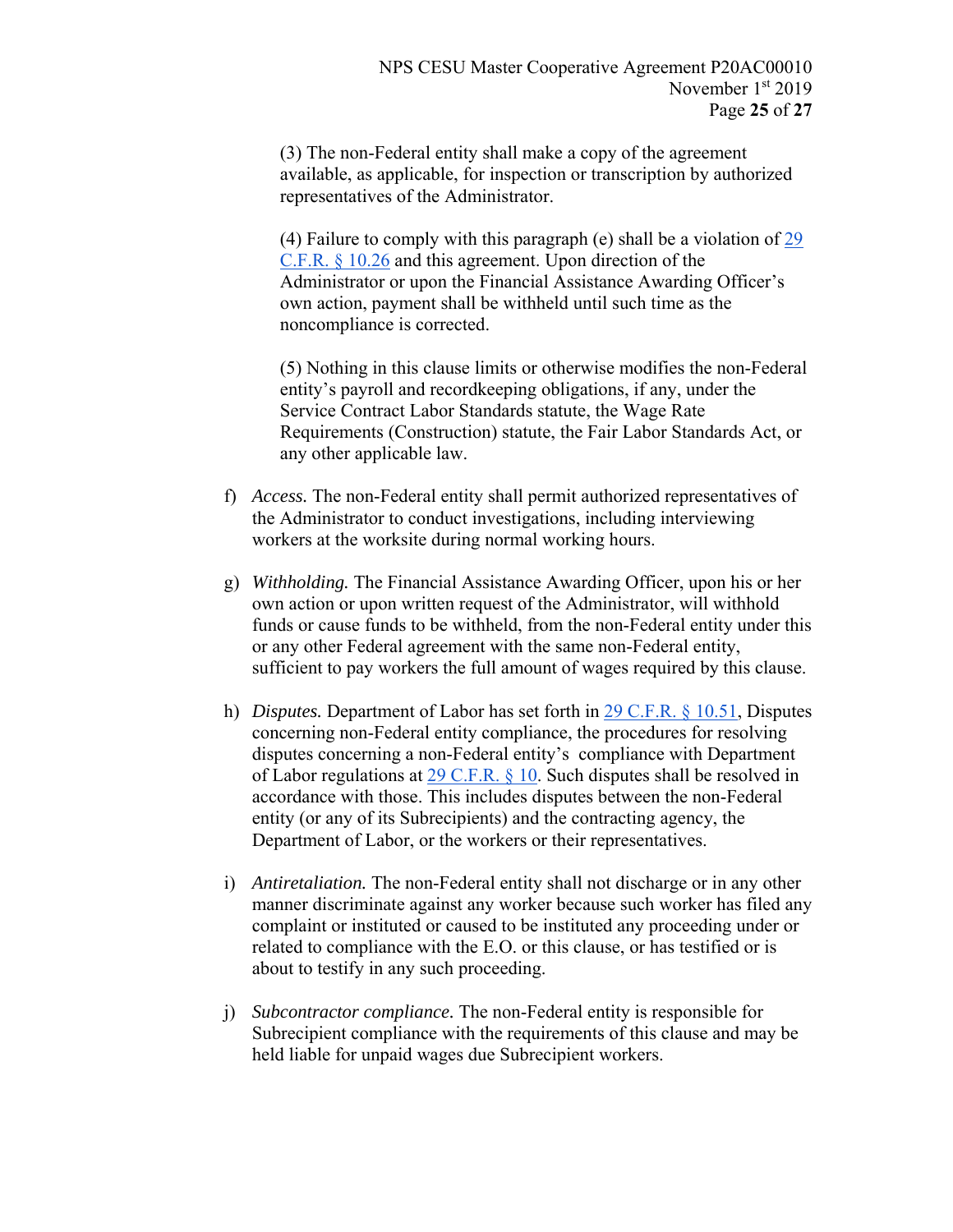- k) *Subawards.* The non-Federal entity shall include the substance of this clause, including this paragraph (k) in all subawards, regardless of dollar value, that are subject to the Service Contract Labor Standards statute or the Wage Rate Requirements (Construction) statute, and are to be performed in whole or in part in the United States.
- 14. **Prohibition on Issuing Financial Assistance Awards to Entities that Require Certain Internal Confidentiality Agreements:** Section 743 of Division E, Title VII of the Consolidated and Further Continuing Resolution Appropriations Act of 2015 (Pub. L. 113-235) prohibits the use of funds appropriated or otherwise made available under that or any other Act for grants or cooperative agreements to an entity that requires employees or contractors of such entity seeking to report fraud, waste, or abuse to sign internal confidentiality agreements or statements prohibiting or otherwise restricting such employees or contractors from lawfully reporting such waste, fraud, or abuse to a designated investigative or law enforcement representative of a Federal department or agency authorized to receive such information.

Recipients must not require their employees or contractors seeking to report fraud, waste, or abuse to sign internal confidentiality agreements or statements prohibiting or otherwise restricting such employees or contractors from lawfully reporting such waste, fraud, or abuse to a designated investigative or law enforcement representative of a Federal department or agency authorized to receive such information.

Recipients must notify their employees or contractors that existing internal confidentiality agreements covered by this condition are no longer in effect.

### 15. **Data Availability:**

(a) Applicability. The Department of the Interior is committed to basing its decisions on the best available science and providing the American people with enough information to thoughtfully and substantively evaluate the data, methodology, and analysis used by the Department to inform its decisions.

(b) Use of Data. The regulations at 2 CFR 200.315 apply to data produced under a Federal award, including the provision that the Federal Government has the right to obtain, reproduce, publish, or otherwise use the data produced under a Federal award as well as authorize others to receive, reproduce, publish, or otherwise use such data for Federal purposes.

(c) Availability of Data. The recipient shall make the data produced under this award and any subaward(s) available to the Government for public release, consistent with applicable law, to allow meaningful third party evaluation and reproduction of the following:

(i) The scientific data relied upon;